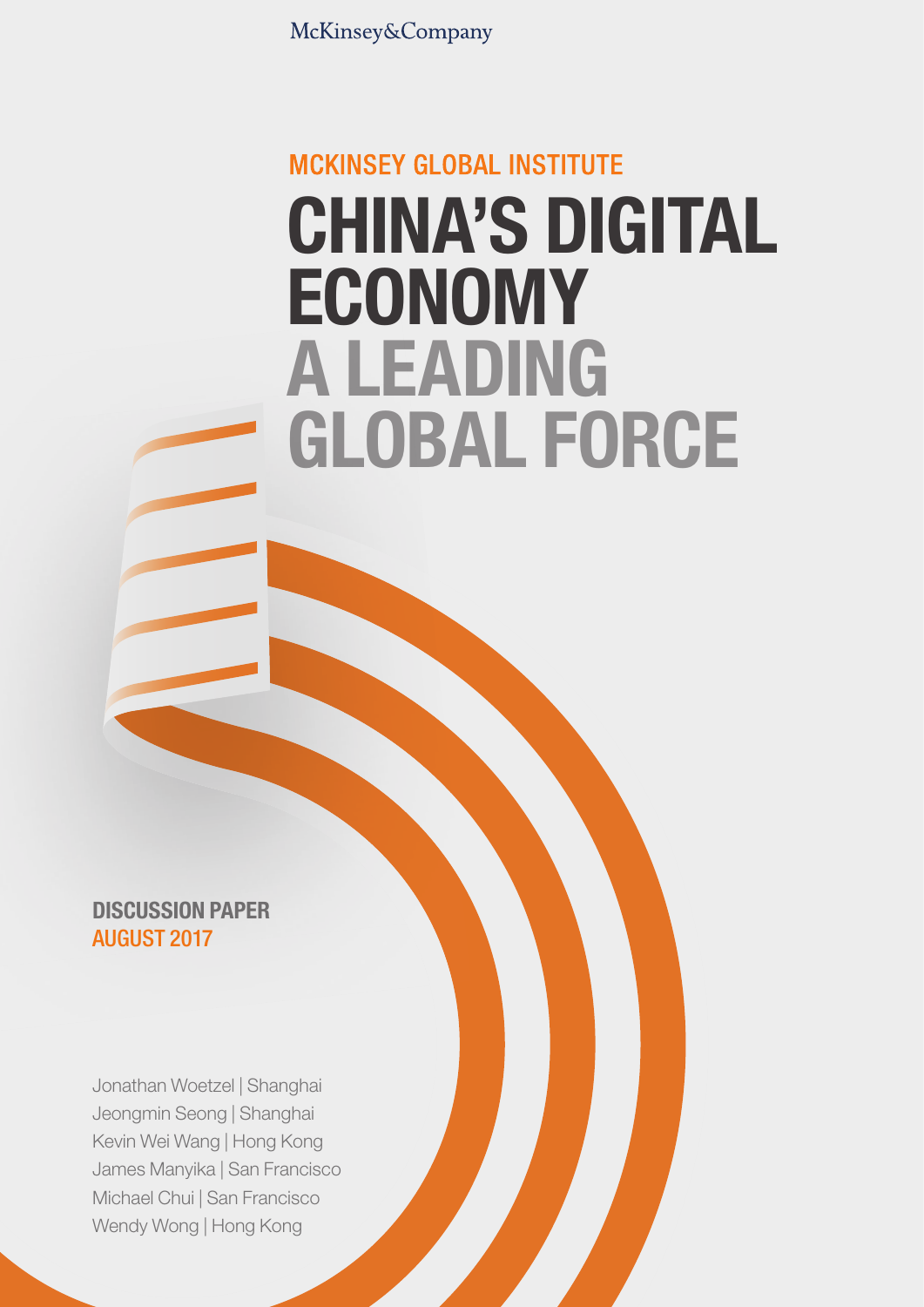### **MCKINSEY GLOBAL INSTITUTE**

Since its founding in 1990, the McKinsey Global Institute (MGI) has sought to develop a deeper understanding of the evolving global economy. As the business and economics research arm of McKinsey & Company, MGI aims to provide leaders in the commercial, public, and social sectors with the facts and insights on which to base management and policy decisions. The Lauder Institute at the University of Pennsylvania has ranked MGI the world's number-one private-sector think tank in its Think Tank Index.

MGI research combines the disciplines of economics and management, employing the analytical tools of economics with the insights of business leaders. Our "micro-to-macro" methodology examines microeconomic industry trends to better understand the broad macroeconomic forces affecting business strategy and public policy. MGI's in-depth reports have covered more than 20 countries and 30 industries. Current research focuses on six themes: productivity and growth, natural resources, labor markets, the evolution of global financial markets, the economic impact of technology and innovation, and urbanization. Recent reports have assessed the digital economy, the impact of AI and automation on employment, income inequality, the productivity puzzle, the economic benefits of tackling gender inequality, a new era of global competition, Chinese innovation, and digital and financial globalization.

MGI is led by three McKinsey & Company senior partners: Jacques Bughin, Jonathan Woetzel, and James Manyika, who also serves as the chairman of MGI. Michael Chui, Susan Lund, Anu Madgavkar, Sree Ramaswamy, and Jaana Remes are MGI partners, and Jan Mischke and Jeongmin Seong are MGI senior fellows.

Project teams are led by the MGI partners and a group of senior fellows, and include consultants from McKinsey offices around the world. These teams draw on McKinsey's global network of partners and industry and management experts. Advice and input to MGI research are provided by the MGI Council, members of which are also involved in MGI's research. MGI council members are drawn from around the world and from various sectors and include Andres Cadena, Sandrine Devillard, Richard Dobbs, Katy George, Rajat Gupta, Eric Hazan, Eric Labaye, Acha Leke, Frank Mattern, Scott Nyquist, Gary Pinkus, Sven Smit, Oliver Tonby, and Eckart Windhagen. In addition, leading economists, including Nobel laureates, act as advisers to MGI research.

The partners of McKinsey fund MGI's research; it is not commissioned by any business, government, or other institution. For further information about MGI and to download reports, please visit www.mckinsey.com/mgi.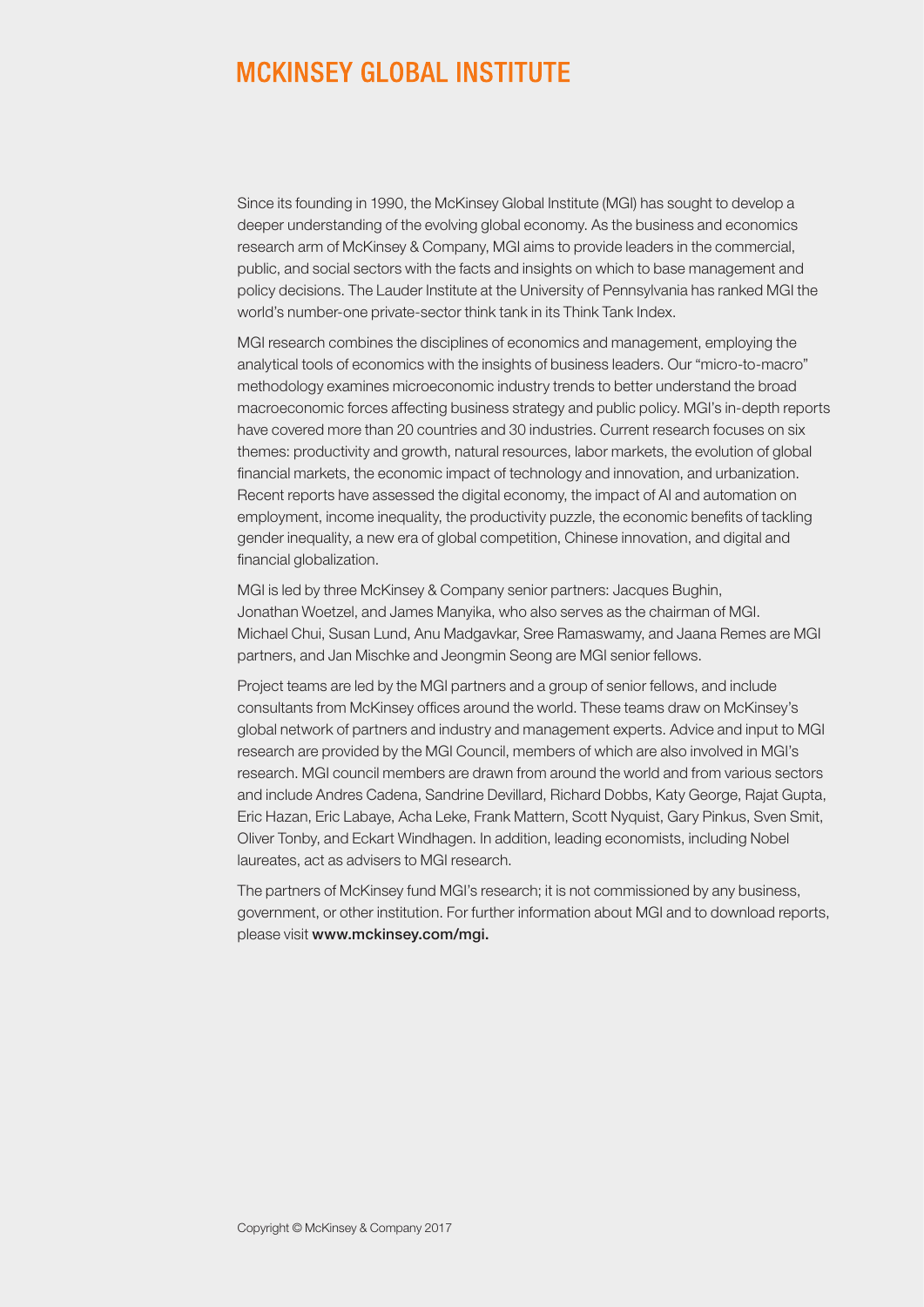## CHINA'S DIGITAL ECONOMY: A LEADING GLOBAL FORCE

China is already more digitized than many observers appreciate. China is one of the world's largest investors and adopters of digital technologies, and is home to one-third of the world's unicorns.1 China has the scale to drive rapid commercialization of digital business models, and has the advantage of a very large home market of consumers who are young and eager to embrace digital in all its forms. Three aggressive, giant internet companies with global reach—Baidu, Alibaba, and Tencent, or BAT as they are collectively known—are creating a multifaceted and multi-industry digital ecosystem that touches every aspect of consumers' lives. The government is actively encouraging digital innovation and entrepreneurship by giving companies room to experiment and offering support as an investor, developer, and consumer of new technologies.<sup>2</sup> China's digital transformation is already having a profound impact on its own economy, and is likely to have an increasing influence on the worldwide digital landscape. China's digital globalization is only just getting started and is gathering momentum. Through mergers and acquisitions (M&A), investment, the export of new business models, and technology partnerships, China could set the world's digital frontier in the coming decades.

#### CHINA IS HOME TO DYNAMIC DIGITAL INNOVATORS, AND IS A LEADING GLOBAL INVESTOR IN THE LATEST TECHNOLOGIES

Conventional measures of China's development and adoption of digital technologies suggest that, so far, it is only in the middle of the global pack. China ranked 50th out of 131 countries on the 2016 Digital Adoption Index published by the World Bank, and 59th out of 139 on the World Economic Forum's Networked Readiness Index.<sup>3</sup> These rankings tend to use national averages, and therefore do not fully capture powerful industry dynamics and consumer behaviors that are rapidly propelling China to becoming one of the world's leading digital players. Our view is that these rankings indicate the vast potential that remains, rather than any structural deficit, and that the opportunity for China in digital is far larger than many observers suggest.

#### China is already a global leader in e-commerce and digital payments, and is home to one-third of the world's unicorns

Over the past decade, China has become a leading global force in several areas of the digital economy. In e-commerce, for instance, China accounted for less than 1 percent value of worldwide transactions only about a decade ago, but that share is now more than 40 percent. The value of China's e-commerce transactions is today estimated to be larger than the value of those of France, Germany, Japan, the United Kingdom, and the United States combined. Some early investors in leading Chinese e-commerce players are estimated to have earned returns of thousands of times their initial investment. In mobile payments, penetration among China's internet users has grown rapidly from just 25 percent in 2013 to 68 percent in 2016. The value of China's mobile payments related to consumption by individuals was \$790 billion in 2016, 11 times that of the United States. Small increases in

<sup>&</sup>lt;sup>1</sup> Unicorns are defined as privately-held startups valued at over \$1 billion.

<sup>&</sup>lt;sup>2</sup> MGI research in 2015 found that China has been rapidly improving its performance on innovation in customerfocused and efficiency-driven industries, but that it still has gaps to close in science- and engineering-based innovation, which is arguably more challenging. However, even in these latter types of innovation, China is improving its performance and experimenting with novel approaches. See *The China effect on global innovation*, McKinsey Global Institute, October 2015.

<sup>&</sup>lt;sup>3</sup> The Digital Adoption Index is based on general digital business adoption, internet and mobile access for citizens, and online public services. The Networked Readiness Index is based on the macroeconomic environment, digital readiness and infrastructure, digital usage, and the economic and social impact of the network.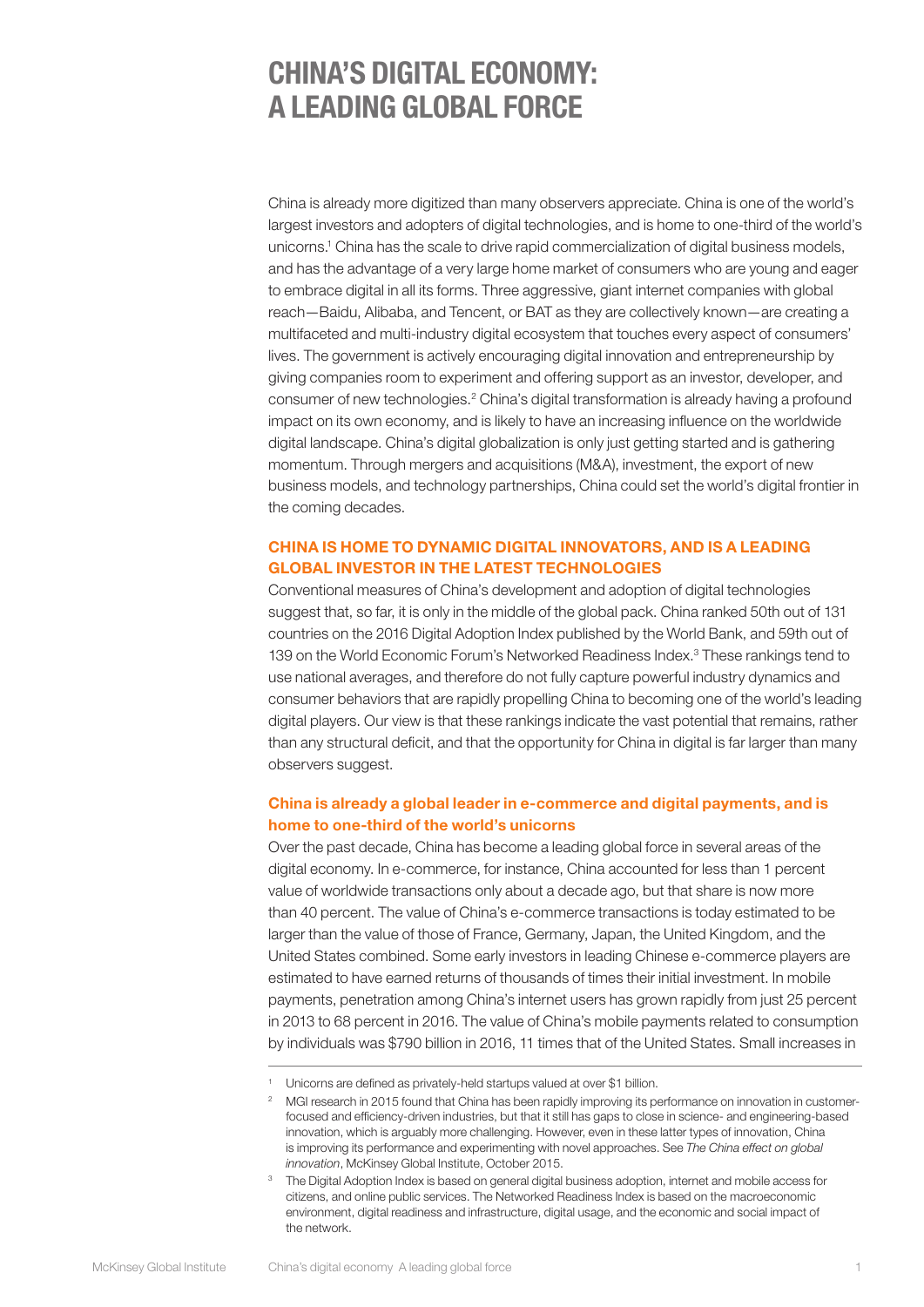penetration make a large difference given the sheer scale of the market. In digital payments, a 1 percentage point conversion into mobile of bank-card transactions (again related to consumption by individuals) can boost their value by more than \$80 billion. Investors are enthusiastic and tend to have high expectations about the growth potential of China's startups. In the fintech category, nine of the 23 privately held unicorns in the world are based in China, and they account for more than 70 percent of the total valuation of fintechs worldwide. One in three of the world's 262 unicorns is Chinese, commanding 43 percent of the global value of these companies (Exhibit 1). As an illustration of excitement among investors about the future potential of some of China's digital players, consider that the combined valuation of two Chinese bicycle-sharing companies of around \$6 billion is higher than that of the top two airline companies in South Korea, at about \$5 billion.

**Exhibit 1**



1 Refers to third-party payments conducted through mobile transactions. For China, mobile payments exclude bank or UnionPay credit card transactions, digital wealth management, and digital finance. For the United States, payments are in-person payments on mobile between buyers and sellers, and remote payments on mobile devices.

2 Defined as a startup valued at \$1 billion or above.

NOTE: Numbers may not sum due to rounding.

SOURCE: PitchBook; Dealogic; eMarketer; iResearch; TechCrunch CrunchBase Unicorn Leaderboard; McKinsey Global Institute analysis

#### China's is one of the leading global investors in digital technologies

China has one of the most active digital investment and startup ecosystems in the world. Its growing venture capital industry is increasingly focused on digital. Overall, China's venture capital sector has been growing rapidly, from just \$12 billion in 2011–13, or 6 percent of the global total, to \$77 billion in 2014–16, or 19 percent of the worldwide total. The majority of venture capital investment is in digital technologies such as big data, artificial intelligence (AI), and financial technology (fintech) companies. China is in the top three in the world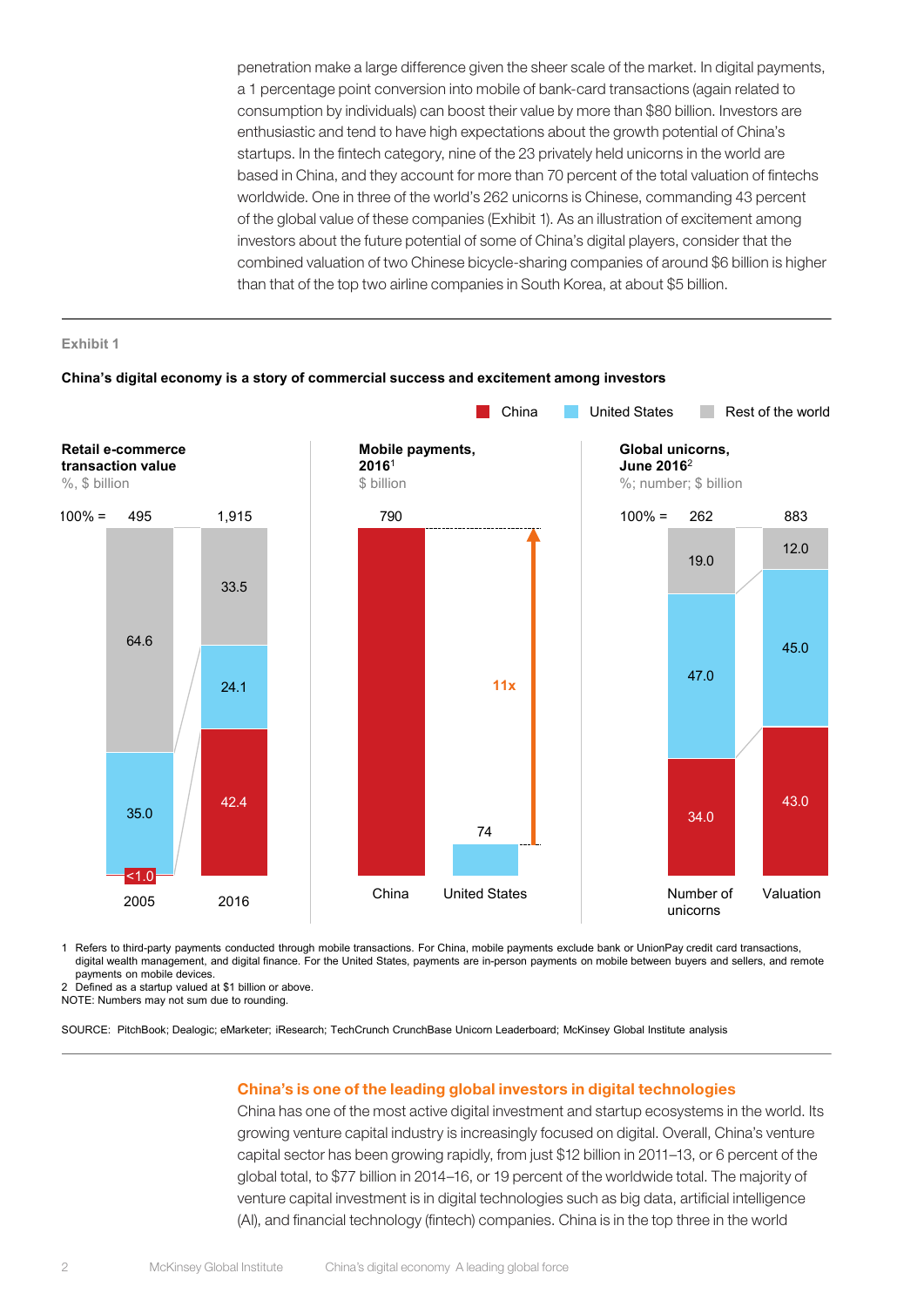#### **China is in the global top three for venture capital investment in key technologies**

**Venture capital investment in leading technologies, 2016**<sup>1</sup> \$ million



1 Based on the nationality of the venture-capital investor. Coinvested deals are counted under each nationality. Investments in startups with multiple technologies are counted in each category of technology. NOTE: Not to scale.

SOURCE: PitchBook; McKinsey Global Institute analysis

<sup>4</sup> AI-led automation can give the Chinese economy a boost to productivity that could add 0.8 percentage point to 1.4 percentage points to annual GDP growth, depending on the speed of adoption, MGI research finds. See *Artificial intelligence: Implications for China*, McKinsey Global Institute discussion paper, April 2017.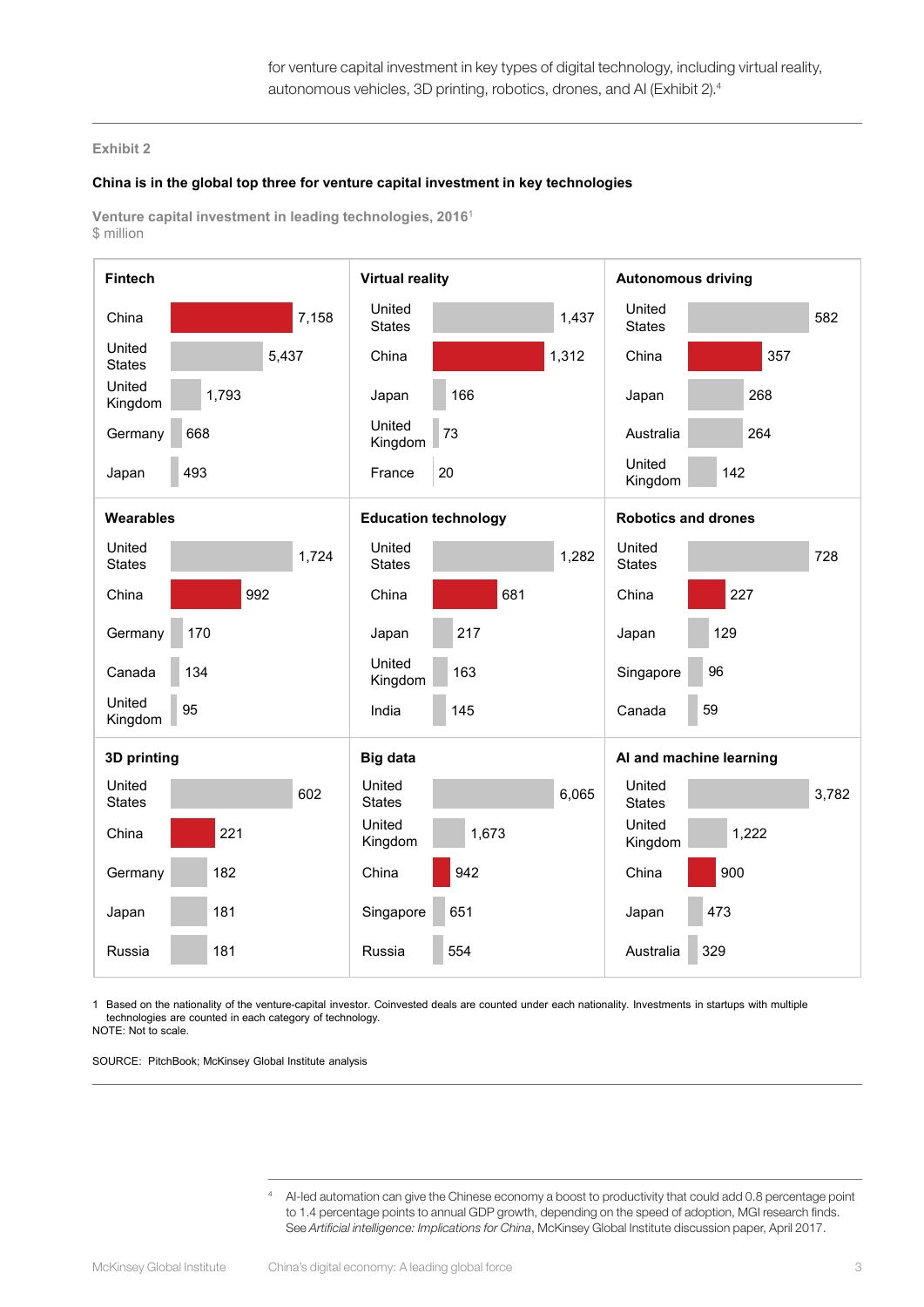#### THREE (OFTEN UNAPPRECIATED) FACTORS SUGGEST THAT THERE IS HUGE UPSIDE FOR DIGITAL IN CHINA

China's digital potential is enormous—and far larger than many observers appreciate. We are optimistic for three reasons. First, China's large home market offers powerful scale advantages, and extremely enthusiastic digital natives (aged 25 or under), which will both continue to enable rapid commercialization of digital technologies. Second, competition is fierce in a rich ecosystem that was initially built around the BAT companies but that is now spreading and deepening. Third, government regulators initially left space for innovators to flourish, and they now provide support for China's burgeoning digital sector by facilitating investment in, and adoption of, the latest technologies.

#### Factor 1: The big and young Chinese market is enabling rapid commercialization of digital business models on a large scale

The sheer scale of China's internet user base encourages continuous experimentation and enables digital players to achieve economies of scale quickly. However, the strength of China's digital consumers goes beyond the advantages of scale—it also reflects the fact that the country's consumers are embracing digital technologies with a passion. Their enthusiasm supports growth in the market now and will do so into the future, facilitates rapid adoption of innovation, and makes Chinese digital players and their business models competitive.

In 2016, China had 731 million internet users. That's more than the European Union (EU) and the United States combined. China also has 695 million mobile users (95 percent of total internet users), compared with 343 million in the EU (79 percent), and 262 million in the United States (91 percent). Digital native internet users number about 280 million, nearly the same as the total number of US internet users. China's large user base of mobile and young people enables faster adoption of digital (Exhibit 3).

Chinese internet users are digitally savvy and tend to use mobile as an integral part of their daily lives. Nearly one in five internet users in China relies on mobile only, compared with just 5 percent in the United States. The mobile share of e-commerce sales stands at around 70 percent in China, compared with around 30 percent in the United States; the share of internet users in China making mobile digital payments is around 68 percent, compared with only around 15 percent in the United States. Chinese users spend ten hours longer each month on social apps than their US counterparts. According to the 2017 McKinsey Chinese iConsumer Survey, an estimated 31 percent of WeChat users have shopped on the platform in 2017, compared with just 13 percent in 2015.<sup>5</sup> The same survey indicates that 83 percent of Chinese internet users used online to offline (O2O) services—which drive online customers to offline businesses—compared with 41 percent in 2015.

Cities also contribute to China's scale advantages. There are 22 cities with populations of more than five million, compared with just one in the United States and four in the EU. The large scale and dense populations of China's cities attract investors and entrepreneurs, and enable a great deal of digital experimentation. In 2016, \$20.9 billion of venture capital investment poured into Beijing, compared with \$3.4 billion that went to London, and \$3.0 billion that went to Los Angeles, and \$1.0 billion to Berlin, according to PitchBook. Many of China's regions are as digitized as those of other major economies, if not more. For instance, in Beijing and Shanghai, over 90 percent of households had access to the internet in 2016, around the same as in New York and somewhat higher than San Francisco at 88 percent.<sup>6</sup> The amount of rides in Beijing through taxi-hailing apps is estimated to be about eight times the number in New York. Chinese cities are hotbeds of digital innovation,

<sup>5</sup> For more detail, see *Redefining customer experiences for China's new retail era*, McKinsey & Company, June 23, 2017.

<sup>&</sup>lt;sup>6</sup> Passbook.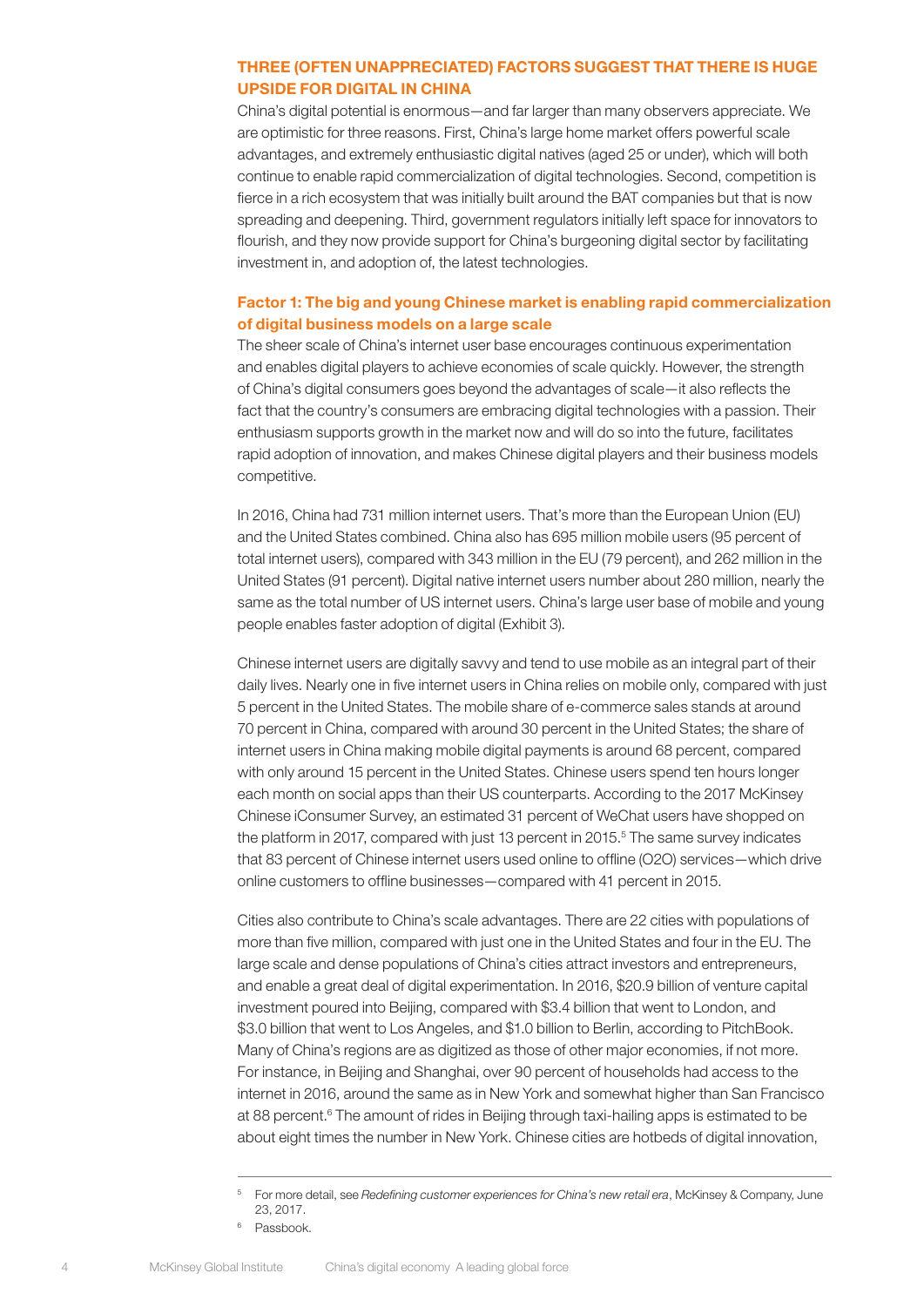and the scale of urban China fuels O2O consumption. In Shanghai, Ele.me, one of the largest online food-ordering platforms in China, is reported to have delivered an estimated 200 million orders in 2016—equivalent to about 10 percent of total digital orders, including delivery and in-store pickups, in the United States.<sup>7</sup>

#### **Exhibit 3**

#### **China enjoys scale advantages, with a large base of 695 million mobile users and 282 million digital natives**

Million, 2016





1 Defined as internet users aged 25 or under.

SOURCE: China Internet Network Information Center; Internet & Mobile Association of India; World Bank; Statista; Internet Live Stats; McKinsey Global Institute analysis

#### Scale enables the development of unique solutions

The scale of mobile and digital use in China does pose unique challenges to the country's digital players. For instance, the combined effect of heavy promotion by e-commerce companies on specific dates and the huge number of internet shoppers in China means that there is much greater volatility in demand—an around 11 times variation in e-commerce

<sup>7</sup> See *Analyzing Ele.me in tier 1 and tier 2 cities*, Sohu, January 24, 2017 ([http://www.sohu.](http://www.sohu.com/a/125051753_515896) [com/a/125051753\\_515896\)](http://www.sohu.com/a/125051753_515896); and *Delivery is bright spot for U.S. foodservice industry*, NPD, April 25, 2017.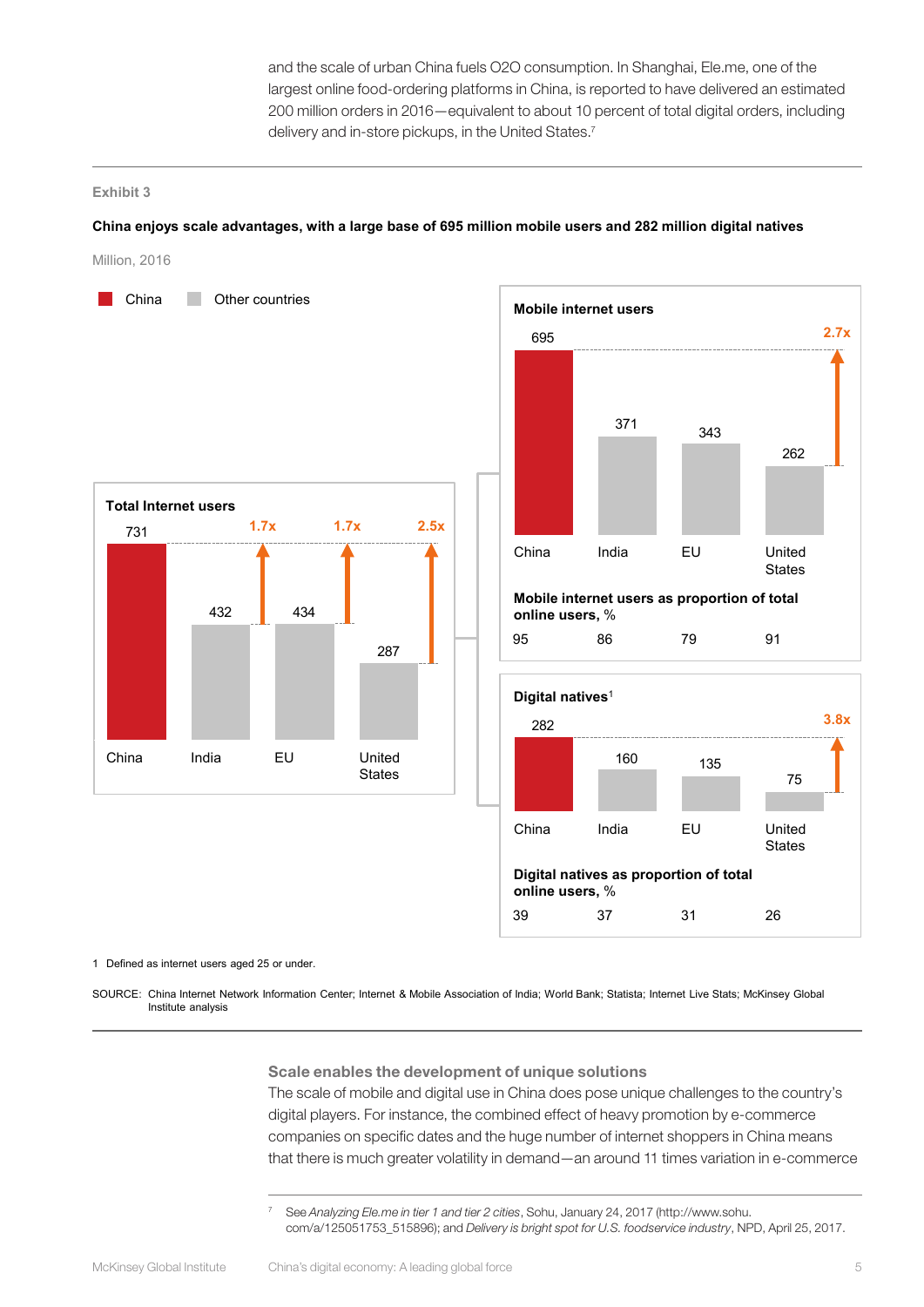transactions between peak and off-peak demand, compared with three times in the United States. It is therefore vital to develop solutions to manage dramatic surges in demand. One example of a demand spike is China's annual Singles Day on November 11, which has become a huge online shopping day. In 2016, Alibaba racked up \$17.8 billion in sales, up from \$14.3 billion in 2015. Online sales in just one day were more than Brazil's total projected e-commerce sales for all of 2016.<sup>8</sup> Variability in sales leads to fluctuations in the delivery of products to end-users. Comparing the orders of top e-commerce players in China and the United States, the volume of packages delivered at peak times is around 12 times non-peak volume in China, compared with nine times in the United States (Exhibit 4).

Challenges such as huge variations in peak and off-peak volumes of e-commerce transactions have catalyzed the development of new solutions. During Singles Day 2016, Alibaba's payment platform processed 120,000 transactions per second, an estimated three times higher capacity than that of one leading global payments platform.<sup>9</sup> Chinese cloud providers also hold the world record for computing efficiency. In Sort Benchmark's annual global competition—regarded as the "computing Olympics"—Chinese players have rapidly improved their performance in recent years. In the 2013 competition to sort one trillion unordered 100-byte records in ascending order in the fastest possible time, Yahoo set the record with 1.4 terabytes per minute. Since then, three successive Chinese players have broken that record: Baidu with 8.4 terabytes per minute in 2014, Alibaba with 18.2 in 2015, and Tencent with 60.7 in 2016.<sup>10</sup> In a 2016 Sort Benchmark competition on cost efficiency, Alibaba's cloud set the record for the lowest cost for sorting 100 terabytes of data at \$144. In 2015 and 2014, the record holders were US companies at \$155 and \$451, respectively. Massive computing capacity and cost competitiveness can create a strong platform for future innovation, especially as AI, with its ability to process data quickly and increase the speed to learning, becomes more mainstream.

#### Factor 2: Well-capitalized BAT players are building a rich digital ecosystem that is now growing beyond them

Customers' problems are opportunities for innovators. The scale and intensity of customer usage make China a proving ground for cutting-edge capabilities. Baidu, Alibaba, and Tencent have been building dominant positions in the digital world by taking out inefficient, fragmented, and low-quality offline markets, while driving technical performance to set new world-class standards. In the process, they have developed powerful new capabilities, and a rich digital ecosystem initially centered on the threesome is now spreading. Unicorns and entrepreneurial startups are proliferating. Traditional companies are expanding their platforms, and China's strength in manufacturing enables unique and rapid combinations of physical and virtual innovation.

#### Inefficiencies in traditional sectors have created opportunities for BAT and others to innovate

China's labor productivity in many sectors is only 15 to 30 percent of the OECD average.11 There is no shortage of inefficiencies in China's traditional sectors, which tend to be fragmented and offer low-quality services. But this opens up opportunities for digital attackers to innovate, creating new entrance points to the market and providing fresh value for customers. One area in which new players are active is voice-recognition technology (see Box 1, "Why voice-recognition solutions are becoming popular in China").

<sup>8</sup> Frank Lavin, "Singles' day sales scorecard: A day in China now bigger than a year in Brazil," *Forbes*, November 15, 2016.

<sup>9</sup> Steven Millward, "China's Alipay just saw a record 1 billion transactions in a day," Tech in Asia, November 14, 2016.

<sup>10</sup> Sort Benchmark.

<sup>11</sup> *China's choice: Capturing the \$5 trillion productivity opportunity*, McKinsey Global Institute, June 2016.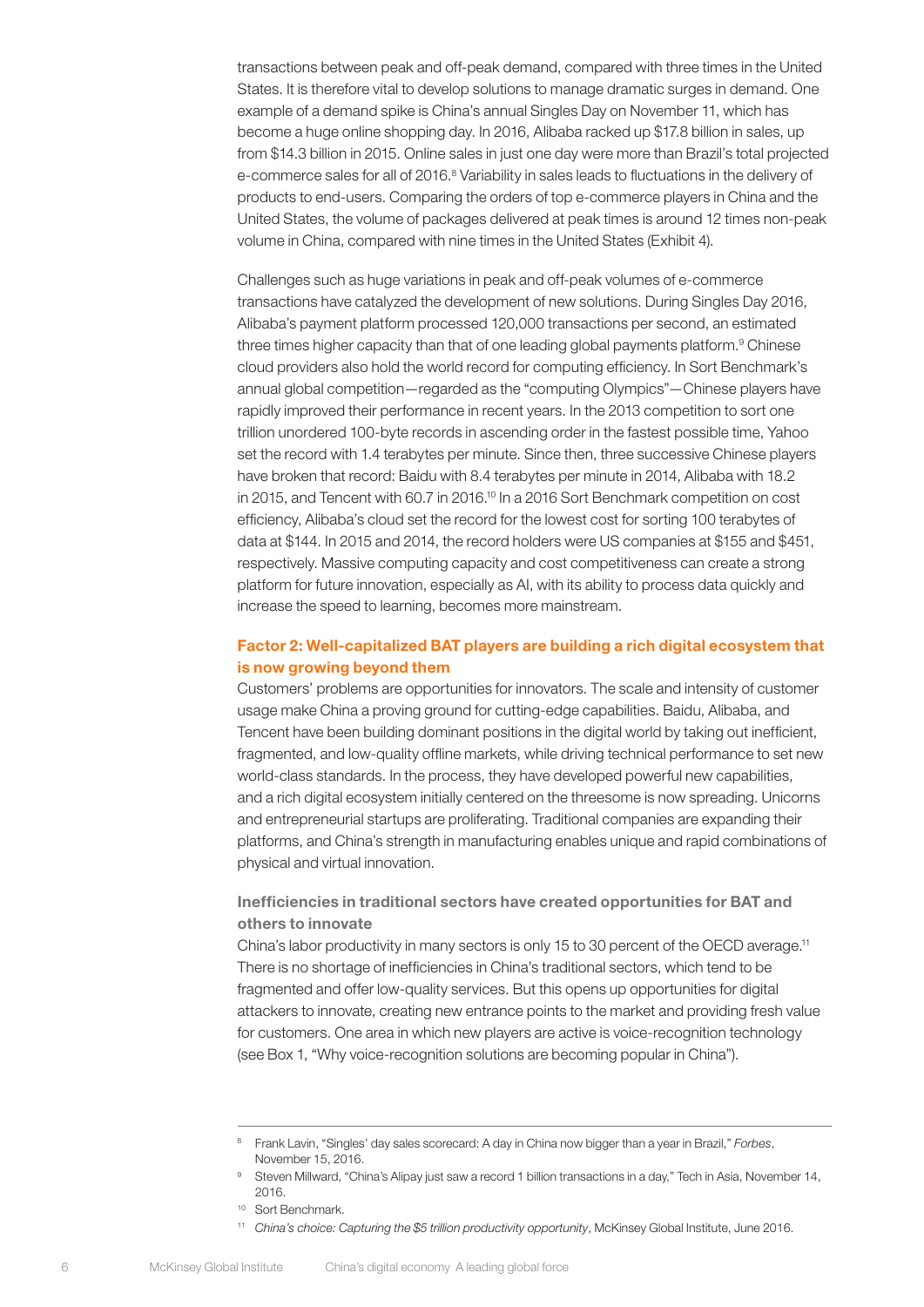#### **Facing huge technical challenges in scale and volatility compared with the United States, Chinese companies have developed greater processing capacities**

#### EXAMPLES

#### **Huge variations in peak and off-peak**



#### **Development of technical solutions**

#### **Payments**

**Processing capacity of payment solutions, 2016** Thousand transactions per second

#### **Computing power**

**Evolution of world record in computing power**<sup>1</sup> Terabytes processed in one minute



1 According to an assessment of how much data can be processed in a minute in terms of general sorting.

SOURCE: Company official announcements; Profit Confidential; 360doc; Alizala; Sankei; Sort Benchmark; McKinsey Global Institute analysis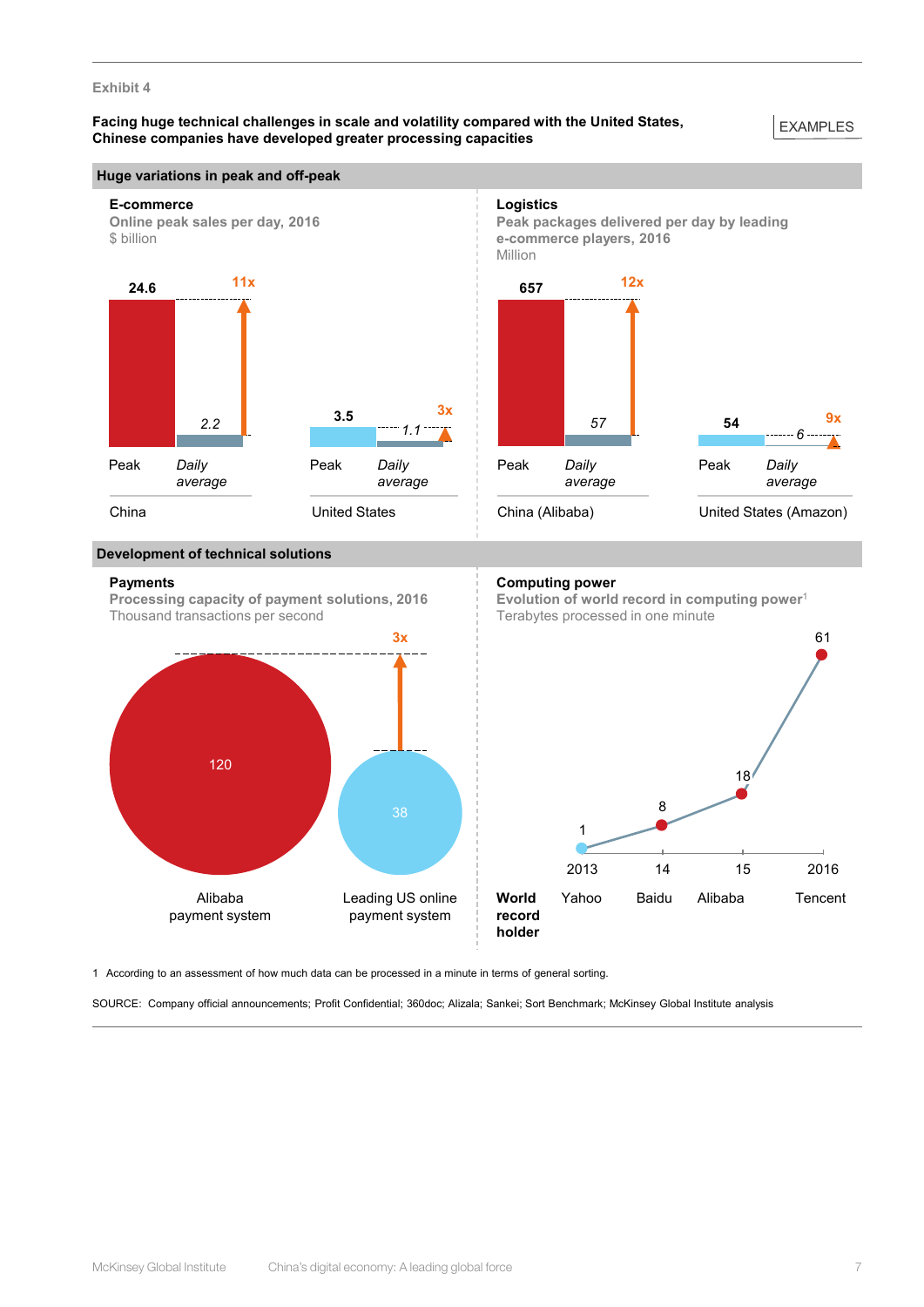#### Box 1. Why voice-recognition solutions are becoming popular in China

Voice-recognition technologies are gaining popularity due to inefficiencies in typing the Chinese language on mobile phones. The typing speed on a smartphone is 1.1 seconds for each word in English but 1.6 seconds for pinyin, the most widely used system of writing Mandarin with the Latin alphabet—a gap of 40 percent. The error rate is 3.7 percent for English but 20.5 percent for Mandarin.<sup>1</sup> This means that consumers have more incentive to use voice-recognition services when they are reading and writing Mandarin on a mobile phone. Voice recognition more than triples the number of words per minute a user can type into a smartphone, and raises accuracy by 16 percent. Chinese digital companies have seized this opportunity to offer competitive services. For example, iFlytek, a Shenzhenbased technology company, launched a popular speech-recognition app for mobile users and has worked with several hardware companies to embed tools such as secure payment, access control, and hands-free voice control into the app.

1 Khari Johnson, "Stop typing on your phone. Using your voice is faster," VentureBeat, September 5, 2016; and Sherry Ruan et al., *Speech is 3x faster than typing for English and Mandarin text entry on mobile devices*, Stanford University, August 2016.

In the retail sector, for instance, MGI research in 2013 found that the early impact of e-commerce was more pronounced in China's underdeveloped small and midsize cities even though consumers in these areas had lower incomes than their counterparts in large cities.12 This reflected the fact that, outside China's major urban conurbations, consumers were not well served by offline traditional retailers; online players made products and brands available to them for the first time.

In the financial sector, in the past depositors had to accept low, and sometimes negative in real terms, interest rates at a time when those rates were regulated. In response to this situation, Alibaba launched Yu'e Bao, which offers interest rates that are two to four percentage points higher. Consumers jumped in, and it took only nine months for Yu'e Bao to become the fourth-largest money market fund in the world. Today, it manages \$165 billion and is the world's largest money market fund.13 Another example is Alibaba's Sesame Credit service, which addresses the fact that only about one-quarter of the Chinese population has a credit score, compared with nearly 90 percent in the United States. This digitalcredit-rating service takes advantage of the huge amount of consumer data that now exist online. Alibaba calculates a "social-credit" score based on personal information, ability to pay, credit history, social networks, and behavior. The service covers 381 cities and eight industries. It offers a feature for people with high social-credit scores that covers deposits for hotel bookings and rental of cars and devices; one million deposits have already been waived. A high social-credit score is regarded by many Chinese as a personal "selling point"—15 percent of users of the online dating site Baihe display their scores on their profiles.

In transportation, commuting in large cities is painful. Only 48 percent of passengers in Shanghai can get a taxi during peak hours, according to one survey.<sup>14</sup> Beijing's traffic jams lead to an estimated \$11 billion in lost productivity per year, one study found.<sup>15</sup> Sometimes

<sup>&</sup>lt;sup>12</sup> *China's e-tail revolution: Online shopping as a catalyst for growth*, McKinsey Global Institute, March 2013.

<sup>13</sup> Louise Lucas, "Chinese money market fund becomes world's biggest," *Financial Times*, April 26, 2017.

<sup>&</sup>lt;sup>14</sup> Liqin Yin, "Shanghai is in the top three most difficult cities for taxi hailing in China," Sina Shanghai, January 21, 2016 (http://sh.sina.com.cn/news/m/2016-01-21/detail-ifxnuvxh5048360.shtml).

<sup>15</sup> Men Jing, "Traffic jams cost average Beijinger \$1,126 annually," *China Daily*, January 20, 2016.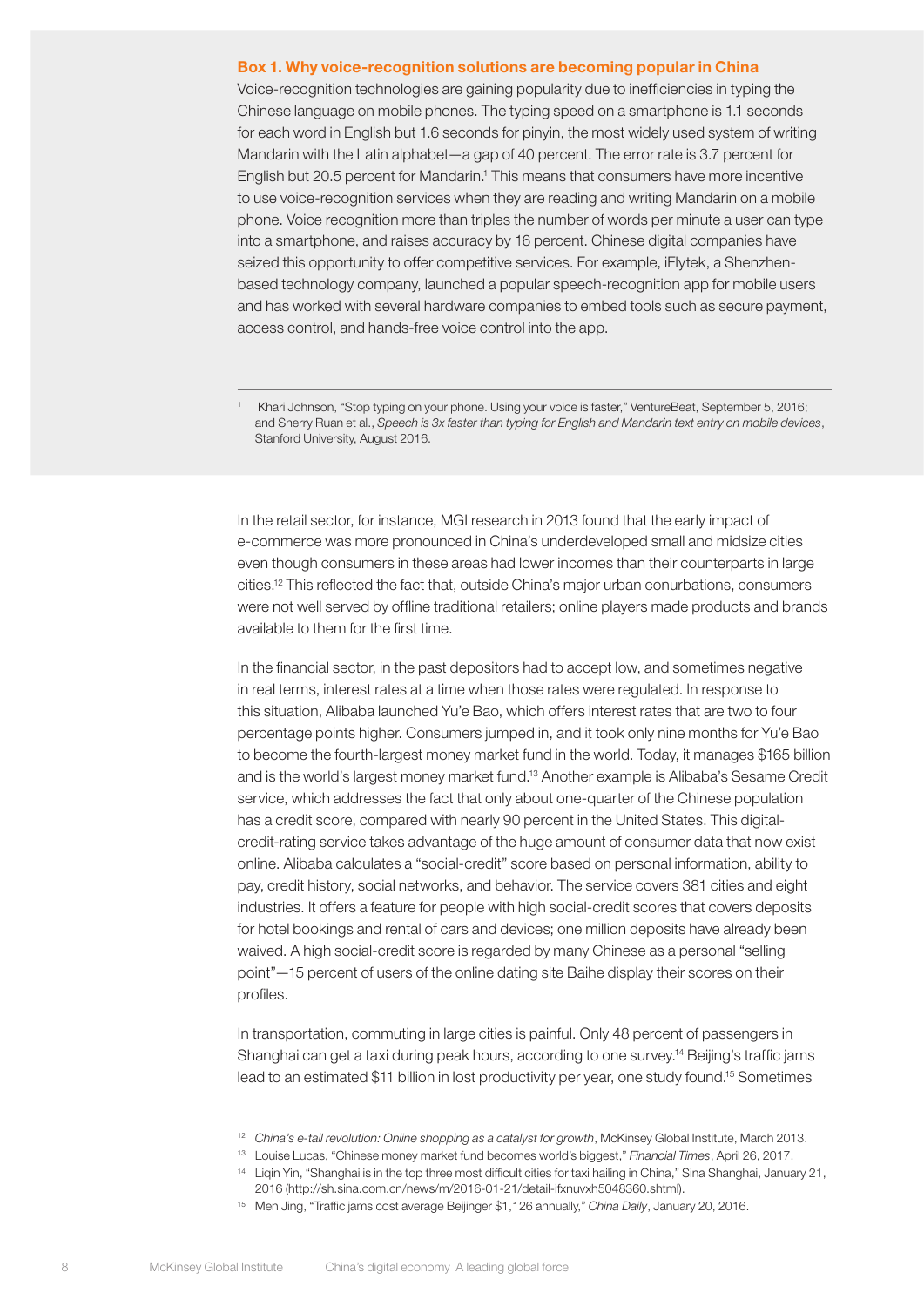passengers are forced to take unlicensed private cabs, which have a reputation for not being as safe as licensed vehicles. These challenges for consumers contributed to the rapid rise of the ride-sharing sector and the bicycle-sharing business model. All three BAT internet giants now have a stake in Didi Chuxing, China's largest ride-sharing company, which was formed after the merger of competitors Didi Dache and Kuaidi Dache, which had been backed by Tencent and Alibaba, respectively.

In health care, Baidu is hoping to use its AI solution Baidu Medical Brain to help address some of the challenges facing the Chinese health-care system, which suffers from structural inefficiencies including a huge urban-rural imbalance of resources, inconsistent quality of treatment, a shortage of doctors and nurses, and lengthy wait times. In addition, in 2016, Baidu launched Melody, an AI-based chatbot designed to help patients and doctors by providing relevant information, including recommendations and treatment options.

The BAT companies are developing a multifaceted, multi-industry digital ecosystem

The BAT companies and others like them began their ascent with an anchor offering e-commerce in the case of Alibaba, internet search for Baidu, and social media for Tencent—but have expanded into products and services spanning multiple industries.

Alibaba's core e-commerce business through its online shopping website Taobao was founded in 2003. Alibaba later added the Alipay digital payments business; digital wealth management through companies such as Yu'e Bao; and entertainment through, for instance, the acquisition in 2016 of Youku Tudou, a major video streaming and internet television player.

Baidu started with its search engine, which today accounts for over 80 percent of market share in China. The company then gradually moved into mobile services on the back of its more than 660 million monthly users of mobile search. In recent years, Baidu has invested billions of dollars into O2O services including food delivery, group buying, and financial products. Now the company is shifting its strategic focus to AI and its commercial application in various sectors. Baidu is opening up its autonomous-vehicle technology to others in an attempt to develop a broader ecosystem. In April 2017 at the Shanghai Auto Show, Baidu unveiled its Apollo project, which it described as an "open, complete and reliable software platform" for its partners in the automotive and autonomous driving industry. 16 Observers see Baidu's move as part of China's broader ambition to become the leading hub for AI.<sup>17</sup> The Apollo project is designed to help partners accelerate bringing autonomous-driving products to market by supplying them with data, APIs, some opensource code, and even reference hardware. Baidu's aim is for the platform to be able to handle full autonomous driving in urban areas by the end of 2020.<sup>18</sup>

Tencent's main business is social media including services like WeChat, a messaging app first released in 2011 that had more than 900 million active users by 2017. Social-media services have been a powerful springboard for expansion into other areas such as payments (Tenpay), online banking (WeBank), and on-demand dining services (Meituan-Dianping).

The "super apps" offered by both WeChat and Alipay are the natural evolution of this diversification, offering consumers a one-stop shop covering education (such as tuition payments), health (such as physical activity tracking and medical appointments), information

<sup>16</sup> Charles Clover and Sherry Fei Ju, "Baidu to open-source its autonomous driving technology," *Financial Times*, April 19, 2017.

<sup>17</sup> Will Knight, "The self-driving project that could help China leapfrog the West," *MIT Technology Review*, July 5, 2017.

<sup>18</sup> Darrell Etherington, "Baidu's Apollo platform becomes the 'Android of the autonomous driving industry,'" TechCrunch, July 5, 2017.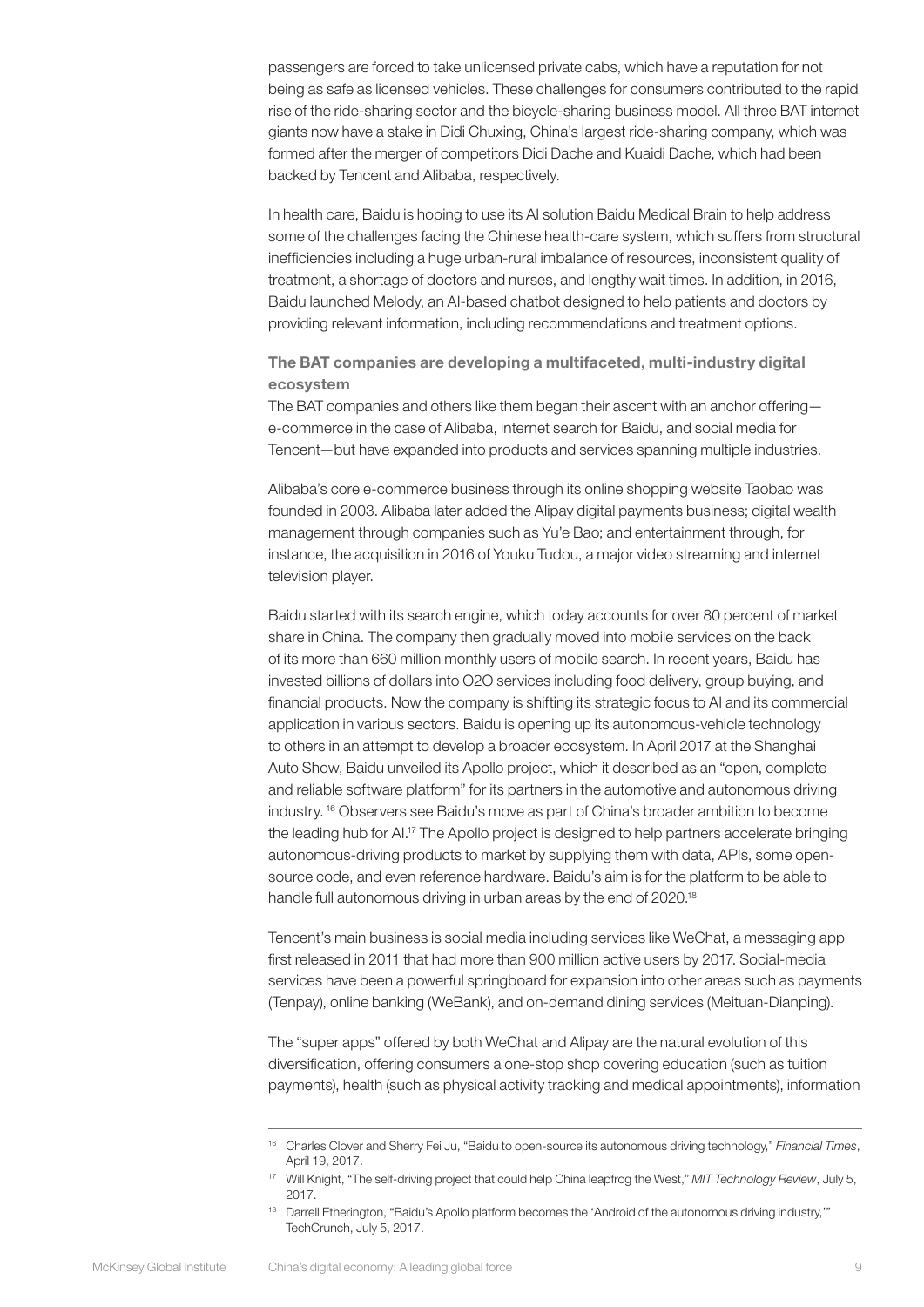services (news and search), entertainment (gaming and video), e-commerce, and social interactions (Exhibit 5). WeChat's super app has expanded to 40 functions, with more lifestyle and finance-related services than previously, while Alipay's has 90 functions, about seven times more than the company offered in 2011.

The rise of the super app gives China's internet giants advantages in the speed of collection of consumer data and its diversity. As the companies have expanded their ecosystems and built up huge user bases, they have been able to accelerate the commercialization and performance of new products and services significantly. For example, it took eight years for Alibaba's Taobao to gain 100 million users, but only five for Alipay to reach the same milestone, and only six months in the case of live broadcasting. Similarly, it took 12 years for Tencent's instant messaging software QQ to gain 100 million users, but only 18 months for WeChat and less than a year for Tenpay. Hongbao—which means "red packets," a nod to the envelopes in which Chinese put cash gifts for friends and relatives during the lunar new year—needed only days to win millions of users for its gift service.19

These giant internet companies now touch almost every aspect of consumers' lives, and they are in a position to tap into a comprehensive understanding of consumers—a 360-degree view. They can monetize data by offering their customers analytics services. For example, Tencent provides analytics solutions to its corporate customers. When the movie *Kong: Skull Island* was released in China in March 2017, Tencent used its huge data mine to send out 46 million advertisements targeted at potential filmgoers. Users were able to download Kong emojis as part of the co-branding and marketing of the movie. Twelve of Tencent's most popular mobile games ran marketing campaigns with ticket giveaways. *Kong: Skull Island* earned \$169 million in China, the biggest share of its worldwide box-office take of \$565 million, larger than receipts in Canada and the United States combined.<sup>20</sup>

#### China's digital ecosystem is growing beyond the big three China's digital ecosystem today is spreading beyond the big three, although BAT has, without a doubt, been a powerful enabler. In 2016, Baidu, Alibaba, and Tencent provided 42 percent of all venture capital investment in China. They played a far more prominent role in the development of the digital sector than Facebook, Amazon, Netflix, and Google (often described collectively as FANG), which together contributed only 5 percent of venture capital investment in the United States in that year. One in five top Chinese startups was founded by BAT or BAT alumni, and an additional 30 percent of them receive funding from the BAT firms (Exhibit 6).

Other digital players are building ecosystems, too. For example, Xiaomi has been diversifying around its core product—the smartphone—to embrace aspects of the consumer lifestyle. It has introduced products including "smart" rice cookers, hover boards, robot vacuum cleaners, digital bathroom scales, and electric air purifiers. The company has invested in many hardware startups and allowed them to use Xiaomi brands.<sup>21</sup> It also developed MIUI, a customized operating system based on Android, to power adjacent products on its platform. Its strategy is to maximize the power of its loyal fan base as well as cross-sector synergies.

<sup>19</sup> "WeChat users send 46 billion digital red packets over Lunar New Year – Xinhua," Reuters, February 4, 2017.

<sup>20</sup> Li Yuan, "China's Tencent has an entertainment reach Hollywood would envy," *Wall Street Journal*, June 1, 2017.

<sup>21</sup> "Xiaomi rebounds on ecosystem," *China Daily*, October 24, 2016.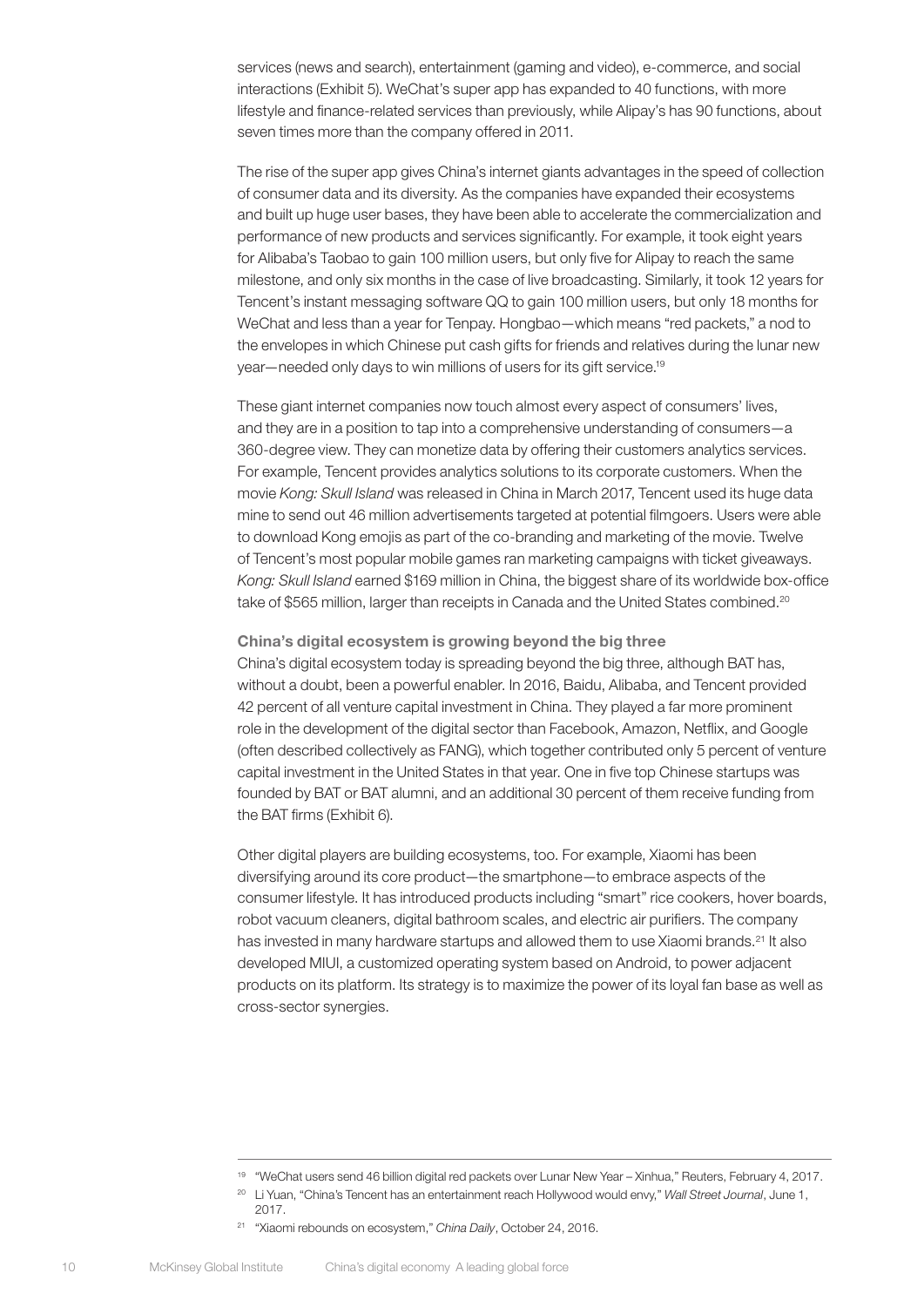#### **Chinese players have developed super apps that offer a one-stop solution to consumers**

**Number of features by key application categories**<sup>1</sup>





1 Includes newly released app features based on press releases and grouped into 12 key categories: education, entertainment, health, shopping, dining, social, finance, communication, transportation, utilities and social services, media, and charitable donation.

2 As of April 2017.

NOTE: Numbers may not sum due to rounding.

SOURCE: Company announcements; McKinsey Global Institute analysis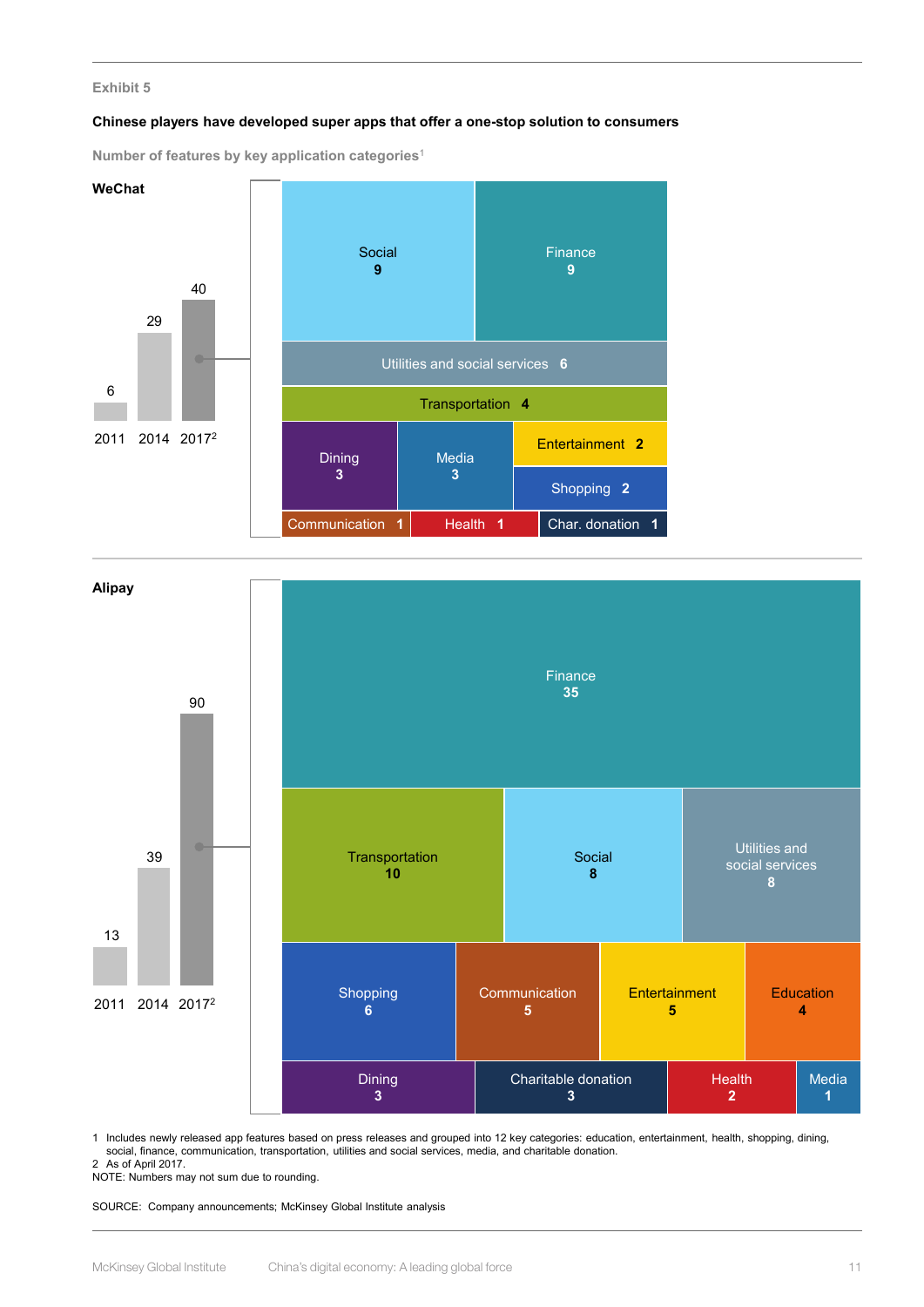#### **China's Internet giants are providing funding and talent to the broader digital economy**

**Top 50 startups in China**<sup>3</sup> **Venture capital investment from China vs. United States, 2016**<sup>1</sup> %; \$ million





1 Includes completed domestic venture capital investment deals only.

2 BAT = Baidu, Alibaba, and Tencent. FANG = Facebook, Amazon, Netflix, and Google.

3 According to CrunchBase, which ranks global startups based on number of connections within the platform, community engagement, funding events, news articles, and acquisitions.

NOTE: Numbers may not sum due to rounding.

SOURCE: PitchBook; CrunchBase; McKinsey Global Institute analysis

Beyond BAT, NetEase, a leading Chinese internet technology company, has one of the largest mobile news applications, and is building its own digital ecosystem. Founded in 1997, the company now has more than ten billion page views per month. NetEase also established a digital ecosystem in both the domestic and international markets that embraces online PC and mobile games, online video entertainment services Bobo and CC, advertising services, email services (with voice search and facial recognition), e-commerce platforms including the cross-border offering Kaola, and online payments and finance through Wangyubao. In July 2017, Disney China and NetEase announced that they were teaming up to create a new cohort of Chinese superheroes to join the Marvel Universe. Twelve Marvel comics, including Spider-Man, Captain America, and Guardians of the Galaxy, are officially available on NetEase's comics platform.<sup>22</sup>

Traditional companies are also expanding into connected products and services on the back of their core businesses. For example, PingAn, a leading financial services company, has branched out from life insurance into wealth management, car financing and insurance, housing finance, consumer lending, and medical insurance and services. Ping An operates multiple platforms. It has one of China's largest peer-to-peer (P2P) lending platforms, an online real estate platform for crowdfunding, financing, and renting, and an O2O medical services app with which 50,000 doctors collaborate, for example.<sup>23</sup>

Another notable advantage of China's digital ecosystem is its close links to hardware manufacturers. Rapid adoption of digital in China was possible because of low-cost

<sup>&</sup>lt;sup>22</sup> Fergus Ryan, "Marvel and NetEase to create new Chinese superheroes for Marvel Universe," China Film Insider, July 7, 2017.

<sup>23</sup> He Huifeng, "Medical services app Ping An Good Doctor raises US\$500m," *South China Morning Post*, May 20, 2016.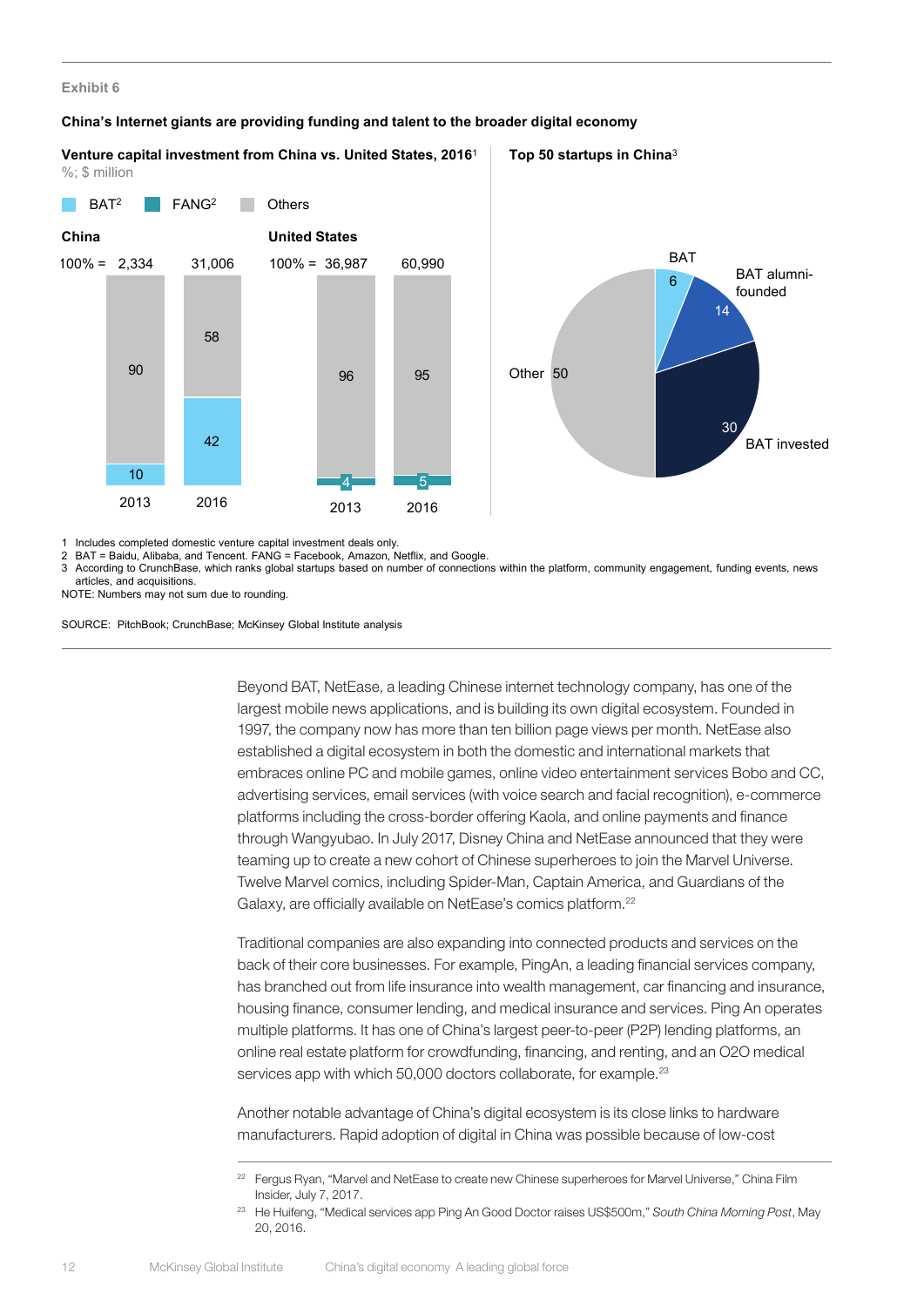products offered by domestic manufacturers. For example, the penetration of cheap (but superior in some features to more expensive models) smartphones enabled the rapid spread of the mobile internet. Chinese-brand mobiles accounted for less than 5 percent of the total domestic market in 2007; that share has risen to about 90 percent.<sup>24</sup> China is also a leading producer of internet of things devices. For instance, China manufactured an estimated 70 to 80 percent of global wearable smartwatches in 2016. China, in particular the Pearl River Delta industrial center, is likely to continue to be a major producer of connected devices because of its strength in manufacturing hardware (see Box 2, "The rise of China's Silicon Delta").

#### Factor 3: The government gave digital players space to experiment before enacting official regulation, and is now becoming an active supporter

The Chinese government has mixed inaction and action in its approach to digitization. It moved to regulate the burgeoning digital sector only after a delay, an approach that gave innovators plenty of space to experiment. But today, the government is playing an active role in building world-class infrastructure to support digitization as an investor, developer, and consumer.

<sup>24</sup> "Over 500 million volume of shipping for Chinese mobile phones, accounting for 90% in 2016," China Institute of Telecommunications, January 11, 2017 (http://www.199it.com/archives/556239.html).

#### Box 2. The rise of China's Silicon Delta

Shenzhen used to be known as the world center for *shanzhai* or copycat products—for example, devices that looked identical to iPhones or Samsung Galaxy S, available before the official products even came to market. But times have changed. Shenzhen is now known as China's open innovation center, and digitally connected networks have been the key enabler. Here we highlight just three examples of how innovators in the city are using digital.

DJI. The Shenzhen-based drone manufacturer commands more than 70 percent of the global consumer drone market; more than 80 percent of revenue comes from outside China. About half of the company's 3,000 workers are engaged in research and development. CEO Frank Wang spends a significant portion of his time with the R&D team. Digital communication plays an important role in exchanging ideas and cutting through organizational hierarchies. The working teams can use WeChat to debate ideas and get rapid feedback from the CEO, helping to accelerate the speed of innovation.

HAX. The hardware-focused incubator brings entrepreneurs from around the world to the city for rapid prototyping and commercialization. Like many electronics suppliers, HAX is based in the Huaqiangbei district of one of the largest electronics markets in the world. To help entrepreneurs from abroad easily connect with local experts, suppliers, and partners and tap into Shenzhen's digital ecosystem, the company encourages them to use WeChat.<sup>1</sup>

Shenzhen Capital Group (SCGC). Founded by the Shenzhen municipal government in 1999, SCGC is now China's leading domestic venture capital firm, managing more than 200 billion renminbi (\$29 billion). In 2016, the company reported a net profit of 1.3 billion renminbi (\$191 million), representing an annual return on investment of 36 percent.<sup>2</sup> In the 600-plus enterprises SCGC helps to finance, investment in internet companies has become an increasing focus.<sup>3</sup> SCGC's digital investments cover a wide range of sectors, from consumer goods to infrastructure, and include manufacturers of virtual reality entertainment equipment, robotics startups, and smart city infrastructure providers.

<sup>1</sup> Li Yuan, "Behind the great firewall, the Chinese internet is booming," *Wall Street Journal*, June 8, 2017.

<sup>&</sup>lt;sup>2</sup> Fangyuan Gao, "Ten pioneer PE market makers show a 'butterfly effect' tendency," Xinhua, December 16, 2016 ([http://news.xinhuanet.com/](http://news.xinhuanet.com/fortune/2016-12/16/c_1120127617.htm) [fortune/2016-12/16/c\\_1120127617.htm\)](http://news.xinhuanet.com/fortune/2016-12/16/c_1120127617.htm); and Cui Yan, "Shenzhen Capital Group's net profit achieved 30% year-on-year growth in 2016," Sina, June 2, 2017 [\(http://finance.sina.com.cn/roll/2017-06-02/doc-ifyfuvpm7200922.shtml](http://finance.sina.com.cn/roll/2017-06-02/doc-ifyfuvpm7200922.shtml)).

<sup>&</sup>lt;sup>3</sup> Zilin Wang, "Analysys received 90 million in series B financing, SCGC as the lead investor," China Securities Network, October 27, 2016 ([http://](http://news.cnstock.com/news,bwkx-201610-3933931.htm) [news.cnstock.com/news,bwkx-201610-3933931.htm\)](http://news.cnstock.com/news,bwkx-201610-3933931.htm).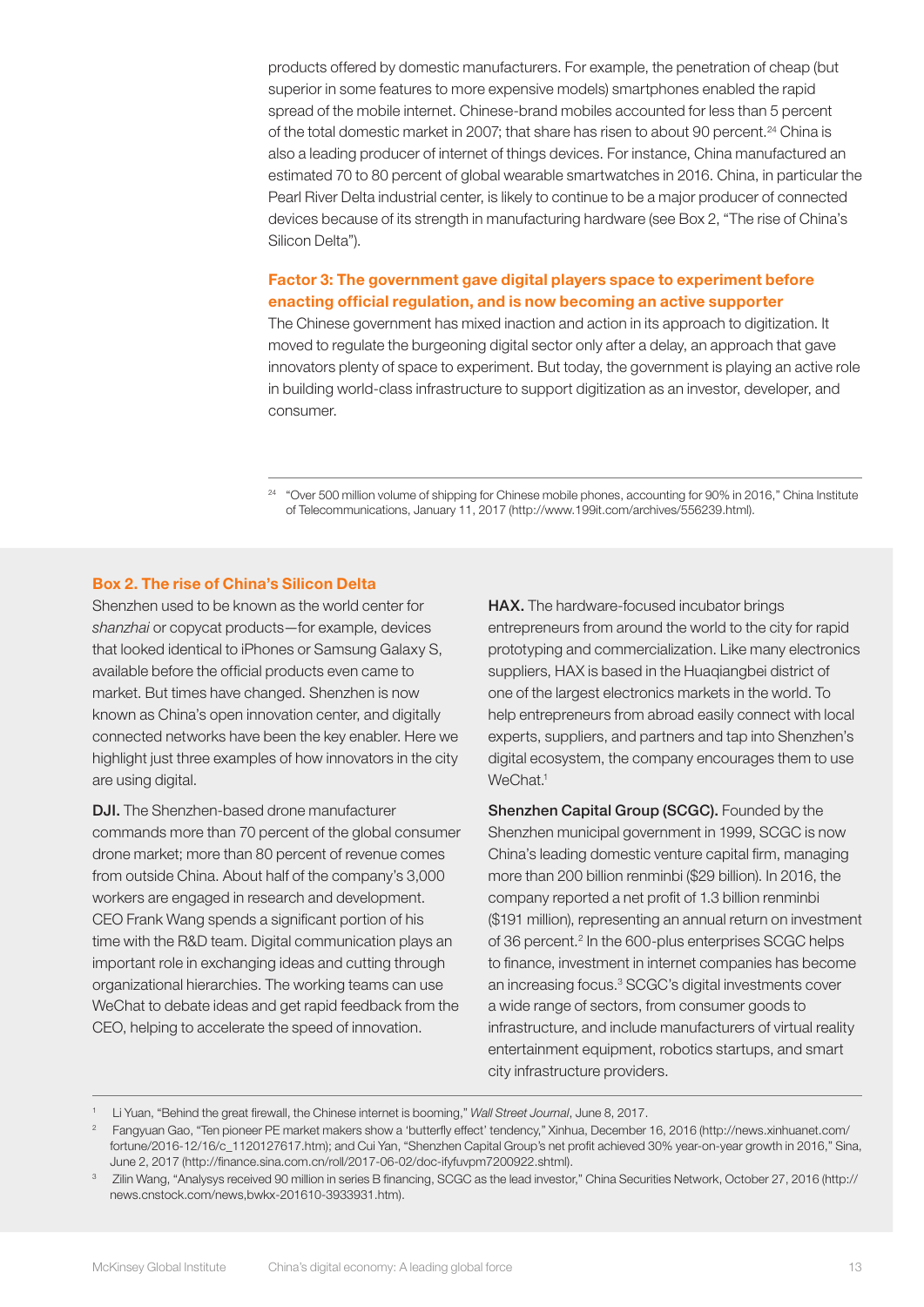Inaction: The government gave players a free hand to experiment Light-touch—or, more accurately, late—regulation of digital activities and players in China has encouraged entrepreneurship and experimentation (Exhibit 7). While the response of regulators lagged behind market developments, China's internet giants were relatively free to test and commercialize products and services and to gain critical mass. For example, regulators took 11 years after Alipay introduced online money transfers in 2005 to set a cap on the value of the transfers. It was five years after Alipay introduced barcode-based payment solutions that Chinese regulators produced an official standard on management requirements.

The rapid penetration of digital devices has partly reflected weak enforcement of intellectual property rights in the early stages of the development of the internet in China. In the first wave of digitization, consumers had relatively easy access to digital content, including music, books, and movies. The fact that consumers were able to access free content helped penetration of digital devices to deepen and broaden. We do note, however, that the light-touch approach to regulation led to copying and patent infringement that has the potential to reduce perceived incentives for real innovation in the economy. In 2008, the International Federation of the Phonographic Industry consortium of leading content companies said that more than 99 percent of music downloads in China were illegal, and the organization sued some search sites.<sup>25</sup> A 2010 survey found that piracy had resulted in a 100 billion renminbi (\$15 billion) loss in the software sector, and a 28 percent loss in sales.26 As the market has matured, both the government and the private sector have gradually become more proactive about shaping healthier digital development through regulation and enforcement. For instance, in 2014, China began opening specialized intellectual property courts in Beijing, Guangzhou, and Shanghai. As leading Chinese companies grow and many are newly listed on domestic and overseas stock markets, they have stepped up efforts to comply with intellectual property rules.

While the regulatory vacuum encouraged exponential growth among digital players, it also sometimes led to supervision and consumer protection issues. For example, the number of P2P lending platforms in China soared to 3,500, but then fell by about one-third from their peak. During the initial hype and subsequent adjustment, consumers suffered some collateral damage. In 2015, Ezubao, one of the largest and best-known P2P lenders, was exposed as a Ponzi scheme in which 900,000 users lost 50 billion yuan (\$7.6 billion).<sup>27</sup> According to a recent report, nine out of every ten P2P lenders may struggle to survive as the government tightens regulation.<sup>28</sup> In China's more developed digital environment, the government has unveiled new regulations. The first cybersecurity law, which became effective in June 2017, includes protection of personal information, security requirements for network operators, and restrictions on personal and business data transfer.

<sup>25</sup> Mure Dickie, "Music companies launch new Baidu lawsuit," *Financial Times*, February 5, 2008.

<sup>26</sup> *China lost over 100 billion RMB in software sales because of privacy last year*, China Labs and CyTeam, May 13, 2011 [\(http://ip.people.com.cn/GB/14624176.html](http://ip.people.com.cn/GB/14624176.html)).

<sup>&</sup>lt;sup>27</sup> "Ponzis to punters: Financial scams may pose as big a political problem for Xi Jinping as the stockmarket crash," *The Economist*, February 6, 2016.

<sup>28</sup> Daniel Ren, "China regulators warn that 90 pc of peer-to-peer lenders could fail in 2017," *South China Morning Post*, February 19, 2017.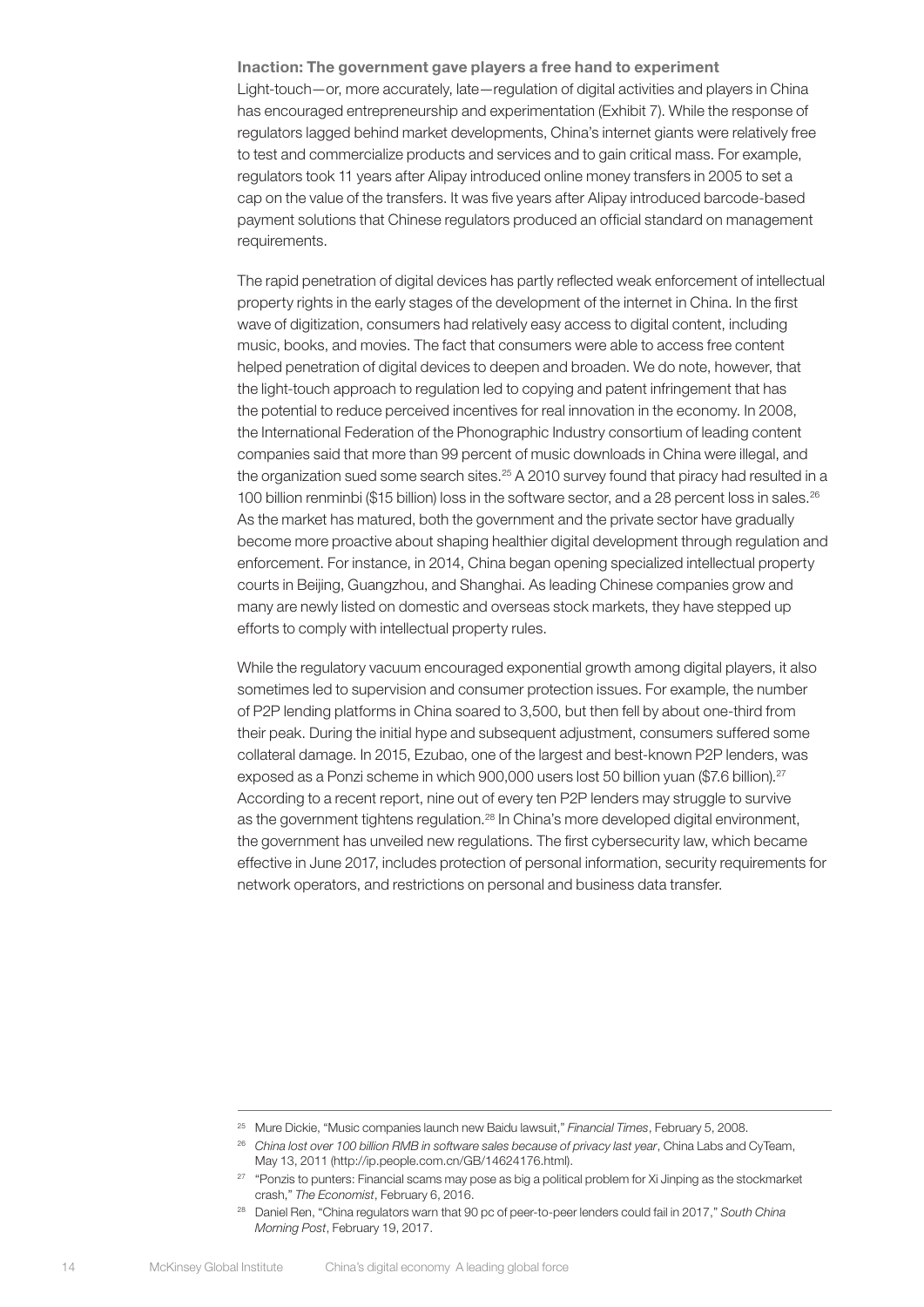#### **In mobile payments, government policy left space for innovators to experiment**



SOURCE: Official regulatory announcements; SAIC and Ministry of Commerce; Alibaba, Baidu, and Tencent annual reports; McKinsey Global Institute analysis

Action: The government has been not only a policy maker but also an investor, innovator, and consumer in an effort to support digitization The Chinese government has advanced a number of policies designed to strengthen the digital economy as a new engine for economic growth. In 2015, the government unveiled the concept of "Internet Plus" and followed up with a detailed action plan to integrate the internet, cloud computing, big data, and the internet of things with traditional manufacturing and consumer industries.<sup>29</sup> Over the past two years, the government has led implementation of Internet Plus in a range of sectors including logistics, social security, and manufacturing.

In June 2017, Shanghai launched the first internet shipping port, which integrates e-commerce companies in shipping logistics, data analytics, related financial and legal

<sup>&</sup>lt;sup>29</sup> "China unveils Internet Plus action plan to fuel growth," The State Council of the People's Republic of China press release, July 4, 2015.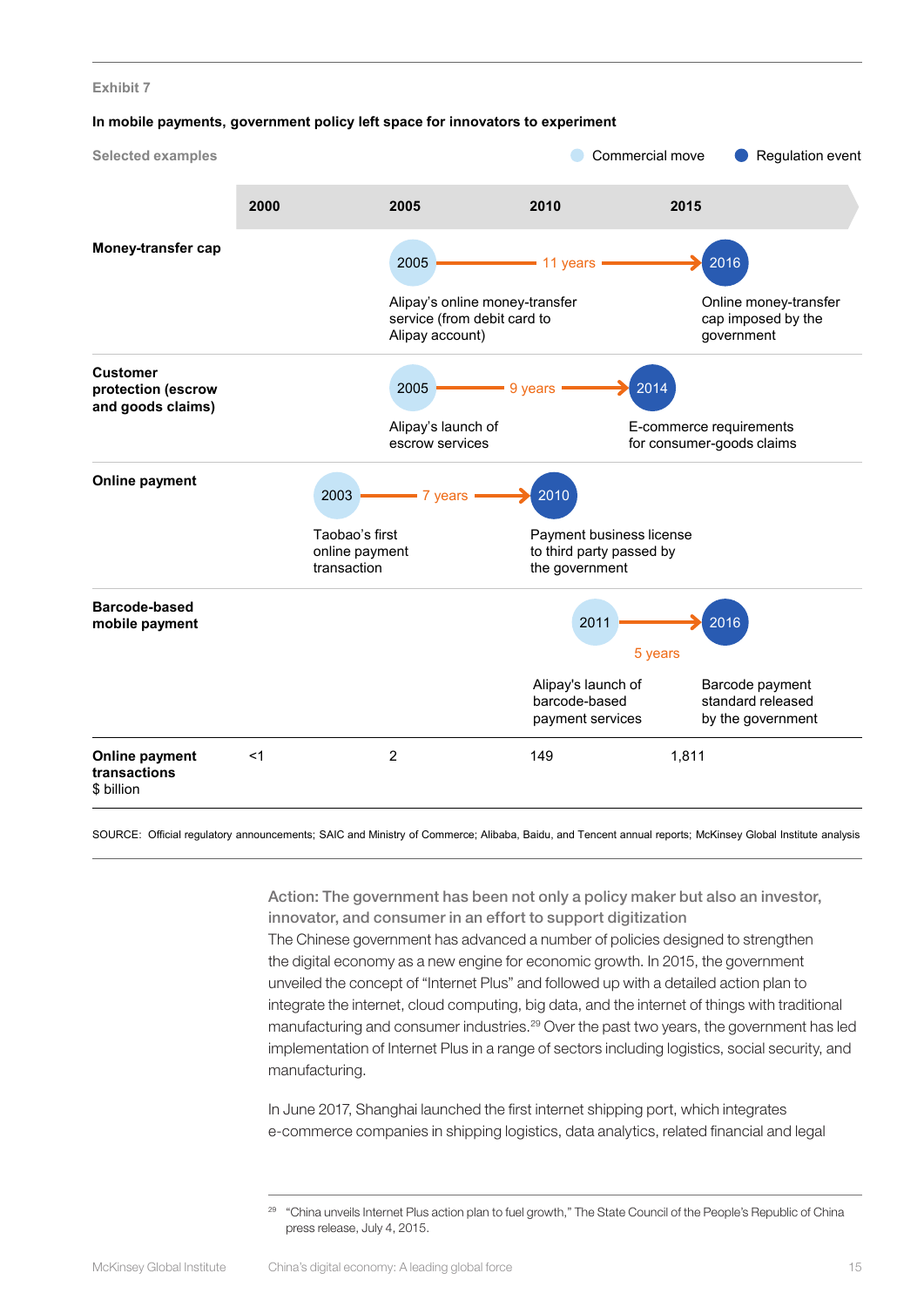services, and office space in one place.<sup>30</sup> Zhejiang Province is running pilot programs to explore the development of online applications for social security cards that will enable citizens to pay for health insurance via the internet and mobile phones. The idea is to integrate a range of services, including applications for official identification and the filing of government documents, into one portal that has social media applications such as WeChat.<sup>31</sup> Shenzhen has employed Internet Plus in government services since 2014, saving citizens a great deal of time on the filing of property, work, and school-entrance certificates.<sup>32</sup>

The government has also actively facilitated investment in digital. Since 2016, the National Development and Reform Commission of China, the government's economic planning agency, has announced its "Three Year Action Plan of Internet Plus Artificial Intelligence" that aims to build an AI application market valued at more than 100 billion renminbi (\$15 billion) by developing nine major AI ecosystems, including smart home appliances, intelligent automotive, wearable devices, and smart terminals. The plan stipulates that various government institutions can provide funding for specific projects from budgets controlled by central and regional governments. In March 2017, the agency authorized Baidu to lead the first national engineering lab focusing on deep learning in collaboration with institutions including Tsinghua University, the China Academy of Information and Communications Technology, and the Beijing Electronics Standardization Institute.

In addition, the government provides funds to new internet businesses. Since 2014, the state has encouraged citizens to participate in mass entrepreneurship and innovation using measures such as tax deductions and state-endorsed startup funds. At least 2,500 tech incubators in China have passed the government's registration requirement.<sup>33</sup> Many municipal governments have set up incubators and offered generous funding. In August 2016, the government approved the establishment of a state-owned \$30 billion venture capital fund in Shenzhen, home to many digital startups.34 Beijing Zhongguancun Inno Way, a high-tech community known as China's Silicon Valley, launched its first 500 million renminbi (\$74 million) venture capital fund targeting AI-related startups. Zhongguancun alone has incubated 1,900 startups in the past three years.35 The government has also shown itself to be willing to pilot the commercialization of new technologies through state-owned enterprises including China Mobile, China Unicom, and China Telecom. The plan is for these companies to spend up to \$180 billion over seven years on building the infrastructure for what is envisioned as the world's largest 5G mobile network.<sup>36</sup>

The Chinese government itself has been an ambitious innovator of high-tech R&D. Its successful launch of Micius, the world's first high-security quantum satellite, signaled its ability to lead innovation and experimentation.37 The satellite is China's first successful

<sup>30</sup> Zhiyan Wang, "China launched its first 'internet plus' shipping industry base in Lujiazui, Shanghai," *Shanghai Observer*, June 23, 2017 ([http://sh.eastday.com/m/20170623/u1ai10669236.html](https://urldefense.proofpoint.com/v2/url?u=http-3A__sh.eastday.com_m_20170623_u1ai10669236.html&d=DwMFaQ&c=yIH1_-b1hO27QV_BdDph9suDL0Jq0WcgndLmIuQXoms&r=6QmPQpQ0kEppDaxDpLPAZnySlb6Lk1Hpb1fwWo_W3YM&m=lzIJ6cBfdIKY8HHBJZNVGUCd1M9nNbSbhXSTIlbwjIU&s=BxuYiMbrf0oTM_VHckXzlFnk-uewEVGbU9sDhSaft3M&e=)).

<sup>31</sup> *"Once at most": Zhejiang Province to increase efficiency through "internet plus" social security services in collaboration with the Ministry of Human Resources and Social Security*, Zhejiang Government, June 23, 2017 ([http://zjzwfw.gov.cn/art/2017/6/23/art\\_1177809\\_7819592.html](https://urldefense.proofpoint.com/v2/url?u=http-3A__zjzwfw.gov.cn_art_2017_6_23_art-5F1177809-5F7819592.html&d=DwMFaQ&c=yIH1_-b1hO27QV_BdDph9suDL0Jq0WcgndLmIuQXoms&r=6QmPQpQ0kEppDaxDpLPAZnySlb6Lk1Hpb1fwWo_W3YM&m=lzIJ6cBfdIKY8HHBJZNVGUCd1M9nNbSbhXSTIlbwjIU&s=gLpibX-K21G6Eye1AOyB_X2xYVpQzaDVK83oG9HrRUg&e=)).

<sup>32</sup> Zhangwen Lian, "Shenzhen shares its experiences in 'internet plus' government services," Xinhua, April 29, 2017 ([http://news.xinhuanet.com/info/2016-04/29/c\\_135323019.htm](https://urldefense.proofpoint.com/v2/url?u=http-3A__news.xinhuanet.com_info_2016-2D04_29_c-5F135323019.htm&d=DwMFaQ&c=yIH1_-b1hO27QV_BdDph9suDL0Jq0WcgndLmIuQXoms&r=6QmPQpQ0kEppDaxDpLPAZnySlb6Lk1Hpb1fwWo_W3YM&m=lzIJ6cBfdIKY8HHBJZNVGUCd1M9nNbSbhXSTIlbwjIU&s=MG1SPW37TDuKnxZZQLZRI20z11H9QLOMIByp8xzIaVY&e=)).

<sup>&</sup>lt;sup>33</sup> "Top 50 innovation and startup incubator report: China has the most incubators in the world," Sohu, September 18, 2016 ([http://www.sohu.com/a/114536039\\_379992\).](http://www.sohu.com/a/114536039_379992).)

<sup>&</sup>lt;sup>34</sup> C. Custer, "Report: China's government establishes \$30 billion VC fund," Tech in Asia, August 17, 2016.

<sup>35</sup> Xiaoyu Li, "Innoway launches its first 500 million RMB startup VC, with focus on AI," Xinhua, June 6, 2017 [\(http://news.xinhuanet.com/fortune/2017-06/06/c\\_129626451.htm\)](http://news.xinhuanet.com/fortune/2017-06/06/c_129626451.htm).

<sup>36</sup> Bien Perez, "China set to build the planet's largest 5G mobile network for US\$180b," *South China Morning Post*, June 12, 2017.

<sup>37</sup> Stephen Cheng, "China's hack-proof quantum satellite leap into space leads the world," *South China Morning Post*, August 16, 2016.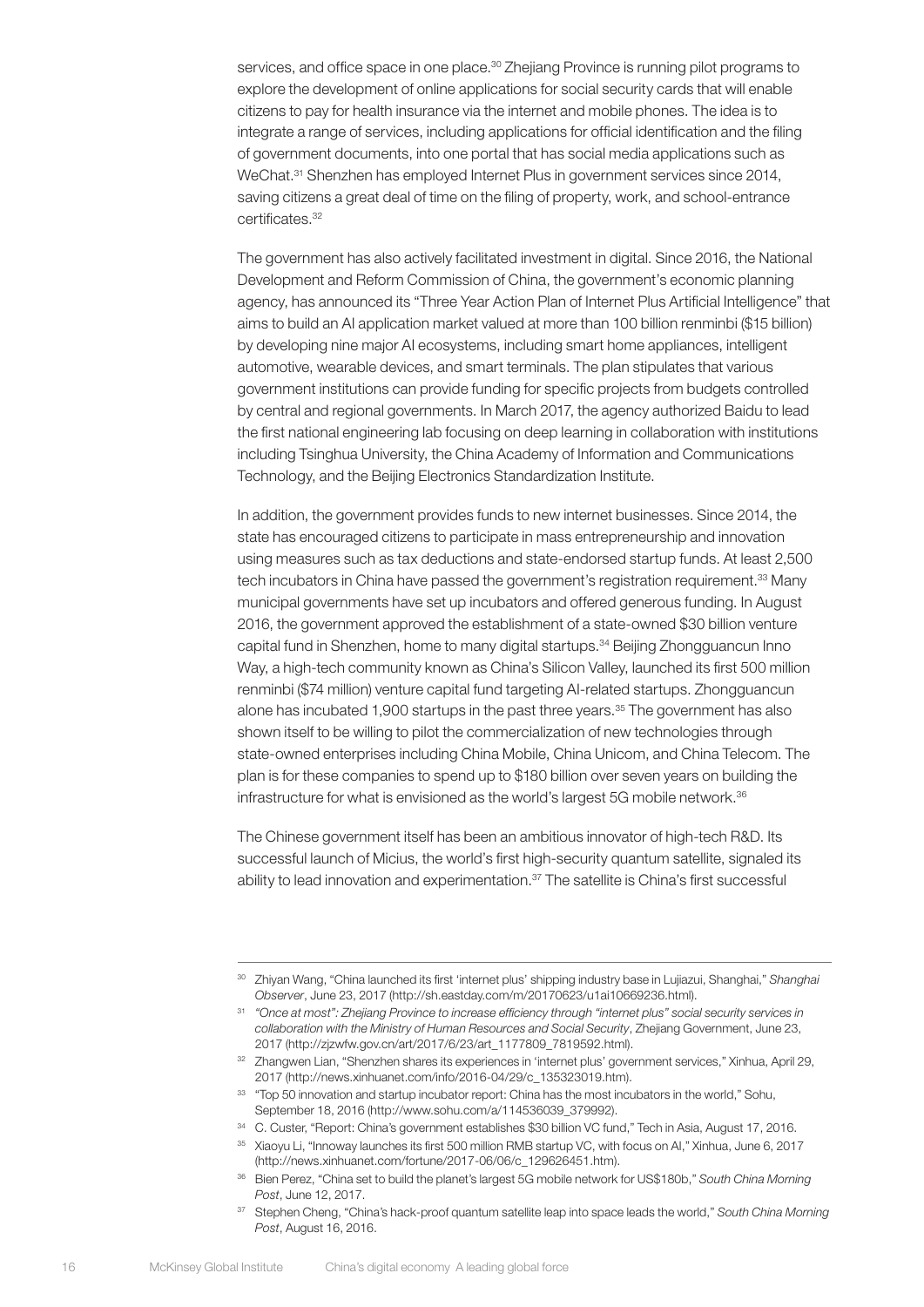venture in quantum technology. If the technology is fully commercialized, China could potentially offer the world's safest and fastest internet.<sup>38</sup>

The government has also acted as a consumer of new digital technologies. China's highspeed rail project is an example of the government's playing a central role in creating a new market, facilitating the transfer of technology, and encouraging innovation.<sup>39</sup> Local leaders are already adopting the latest technologies to improve the management of urban areas. For example, facial-integration technology using AI is being deployed to influence citizens' behavior. In some districts of Shenzhen, for instance, photographic images of jaywalkers are taken and then displayed on video screens installed above streets.40 Anhui province worked with an AI company to identify phone scammers by analyzing voiceprints created using biometric and behavioral characteristics.41 Growing markets can help to enable the commercialization of such technologies, although there may be some social discomfort about the use of such solutions by policy makers to scrutinize citizens' behavior.

#### CHINA'S DIGITAL GLOBALIZATION IS JUST GETTING STARTED—AND IS LIKELY TO HAVE A MAJOR IMPACT ON THE WORLD ECONOMY

In combination, the three factors propelling the expansion of digital China mean that China has an increasingly visible presence on the global stage and rising impact on the global economy. Over recent decades, the Chinese economy has become closely integrated into the global economy through global value chains, but the future is expected to be about digital globalization rather than physical trade.42 A rising number of Chinese digital companies are developing a global presence through M&A, by expanding their business models, and as providers of technology to partner companies. These developments could mean that China sets the world's digital frontier in coming years. China's increasing prominence on the world's digital stage also means that China can contribute, and even lead, broader debates on global governance issues such as barriers to foreign competition, reciprocity, and digital sovereignty.

#### China is already a major player in global data flows

China's digital ecosystem is already having a marked influence on global cross-border flows of goods, services, finance, and data. Its exports and imports of digital goods and services have facilitated those flows. Although China has been running a trade deficit in services—of \$172 billion in 2014 and \$182 billion in 2015—it has been a net exporter of digital services, with an annual surplus of \$10 billion to \$15 billion over the past five years. Although China is widely criticized for constructing a "Great Firewall" to control the flow of information, it is already in the worldwide top six for flows of data in terms of bandwidth. $43$  As recently as 2005, it ranked 13th on data flows.

<sup>38</sup> Qinxiu Chen, "Quantum technology will bring infinite possibilities," *Economic Daily*, February 2, 2017 [\(http://](http://news.xinhuanet.com/info/2017-02/11/c_136048777.htm) [news.xinhuanet.com/info/2017-02/11/c\\_136048777.htm\)](http://news.xinhuanet.com/info/2017-02/11/c_136048777.htm); and "China launches quantum-enabled satellite Micius," BBC, August 16, 2016.

<sup>39</sup> *The China effect on global innovation*, McKinsey Global Institute, October 2015.

<sup>40</sup> Josh Chin and Liza Lin, "China's all-seeing surveillance state is reading its citizens' faces," *Wall Street Journal*, June 26, 2017.

<sup>41</sup> "Minitrue: 'Voiceprint analysis can recognize swindlers,'" *China Digital Times*, February 28, 2017.

<sup>42</sup> China's share of global manufacturing value added increased from less than 7 percent in 2000 to nearly 28 percent in 2016. Since 2013, China has been the world's largest trading nation for goods, overtaking the United States, which had been the largest since World War II. MGI has conducted extensive research on global flows, including digital flows. See *Digital globalization: The new era of global flows*, McKinsey Global Institute, March 2016; *Global flows in a digital age: How trade, finance, people, and data connect the world economy*, McKinsey Global Institute, April 2014; and *China's role in the next phase of globalization*, McKinsey Global Institute discussion paper, April 2017.

<sup>&</sup>lt;sup>43</sup> Defined as the sum of all bandwidths (gigabits per second) of a certain country, compared with the rest of the world. The top five countries, in order, are the United States, Germany, the United Kingdom, France, and the Netherlands.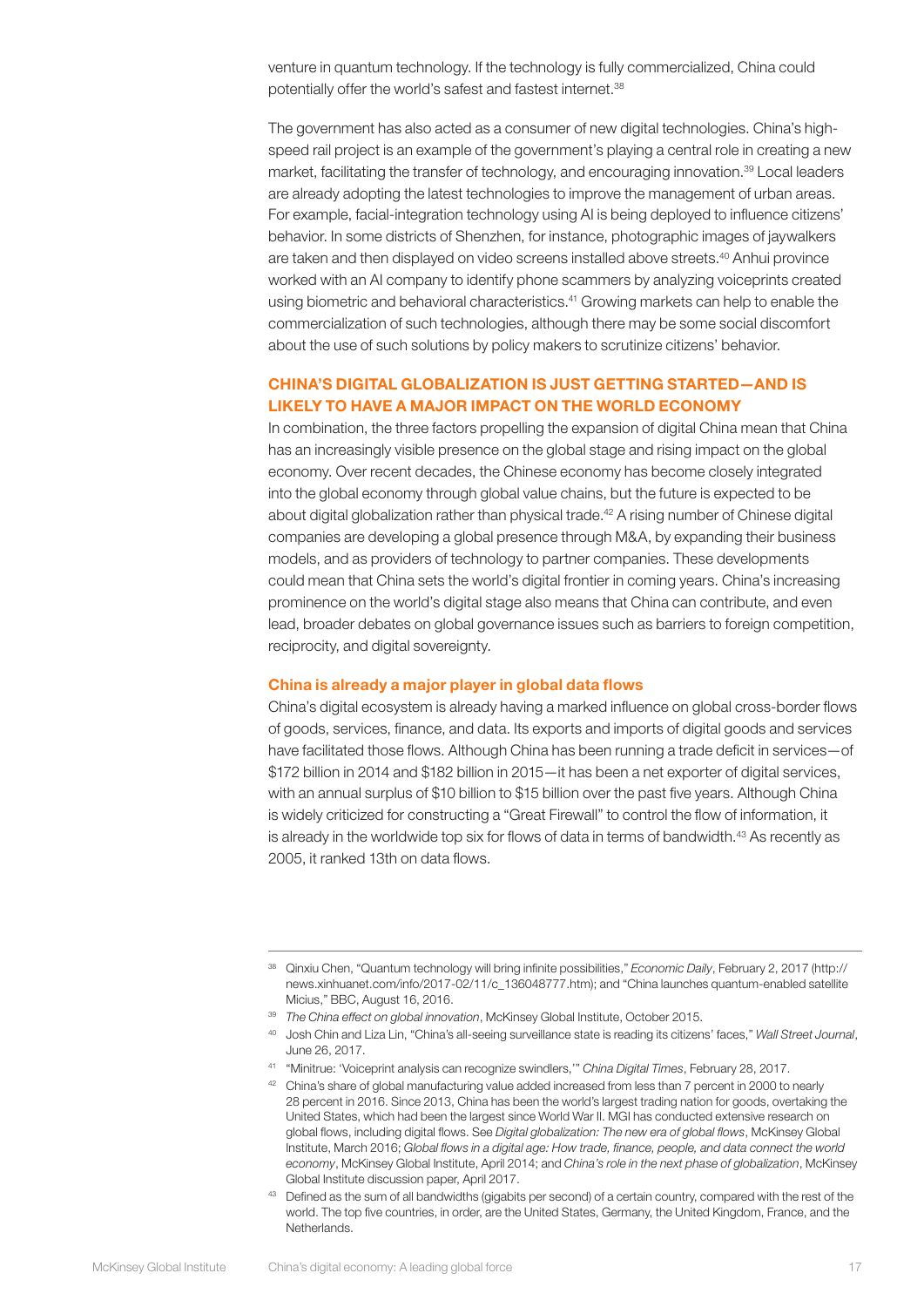#### China is becoming a major worldwide investor in digital

China-based venture capital companies are increasingly active overseas investors. China's outbound venture capital totaled \$38 billion in 2014–16, reaching 14 percent of global venture capital investment outside China.44 Between 2011 and 2013, that share accounted for only 4 percent at just \$6 billion. About 80 percent of investment went to advanced economies, and approximately 75 percent was invested in digital-related sectors. Clearly, China's influence in the global startup market is growing rapidly as it drives to acquire technology, talent, and products and services.

#### Chinese digital companies are active in driving global M&A activities

Over the past two years, China's top three internet companies made 35 overseas deals, compared with 20 by the top three US internet companies. Tencent struck a high-profile deal to take a majority stake in Supercell, the developer of the popular Clash of the Titans computer game; the deal valued Supercell at \$8.6 billion. Tencent now generates more than 10 percent of global gaming revenue, making it the largest gaming company in the world.45 In 2016, Alibaba invested \$1 billion to acquire a controlling interest in leading e-commerce platform Lazada, which has 550 million customers in six Southeast Asian countries. Traditional companies are also expanding rapidly and developing an international presence in digital technologies. For instance, telecommunications equipment and services company Huawei spent \$192 million in December 2016 alone on the acquisition of two Israeli startups focused on the cybersecurity of database technology and on software-based system and chip-design technology.

#### China is exporting digitally driven business models

Chinese digital companies are also expanding business models outside the country's borders. Ofo and Mobike, China's "dockless" bicycle-sharing companies, have moved into Singapore, the United Kingdom, and the United States. The GPS-connected bicycles can be located and unlocked using an app.<sup>46</sup> Musical.ly, a lip-syncing and video-sharing app, is arguably the first social media app from China that has gained widespread popularity in the United States and other parts of the world. Initially launched in both Chinese and English, Musical.ly shifted focus to the United States and other markets as demand in the United States took off. The app now has more than 100 million users around the world.<sup>47</sup> Meitu, a selfie app with image-editing software that enables users to beautify self-portraits, has become very popular with young customers. The company has expanded aggressively, setting up offices in Brazil, India, Japan, the United Kingdom, and the United States, among others.

#### China's digital players are enabling digitization globally

China's digital technology is also enabling foreign partners. For instance, in 2017, news aggregation app company Jinri Toutiao ("today's headlines") invested \$19 million in one of India's largest local-language content aggregation and recommendation service providers, Dailyhunt. The CEO of Dailyhunt said that the company intended to use Jinri Toutiao's technology and expertise to execute large-scale personalization through machine learning.48 KT Corporation, South Korea's largest telephone company, cofounded K-Bank, the country's first internet bank, and Alibaba affiliate Ant Financial became a shareholder.

<sup>44</sup> Calculated as outbound venture capital investment by China-based companies divided by total global venture capital investment by companies based outside China into all countries except for China. All figures are based on the values of deals that have closed.

<sup>45</sup> "Supercell acquisition: Tencent set to take 13% of this year's \$99.6bn global games market," Newzoo, June 21, 2016.

<sup>46</sup> Benjamin Haas, "'Uber for bikes': Chinese firms eyes global dominion with launch in Manchester," *The Guardian*, June 12, 2017.

<sup>47</sup> Sherisse Pham, "How a Chinese social media app made it big in U.S.," CNN Tech, November 27, 2016.

<sup>48</sup> Shashti Shankar, "Franklin PE arm exits Dailyhunt, clocking over 3-fold return," *Economic Times* (India), February 1, 2017; and Malavika Yalayanikal, "China's ByteDance leads \$25m funding for Indian local language news app Dailyhunt," Tech in Asia, October 15, 2016.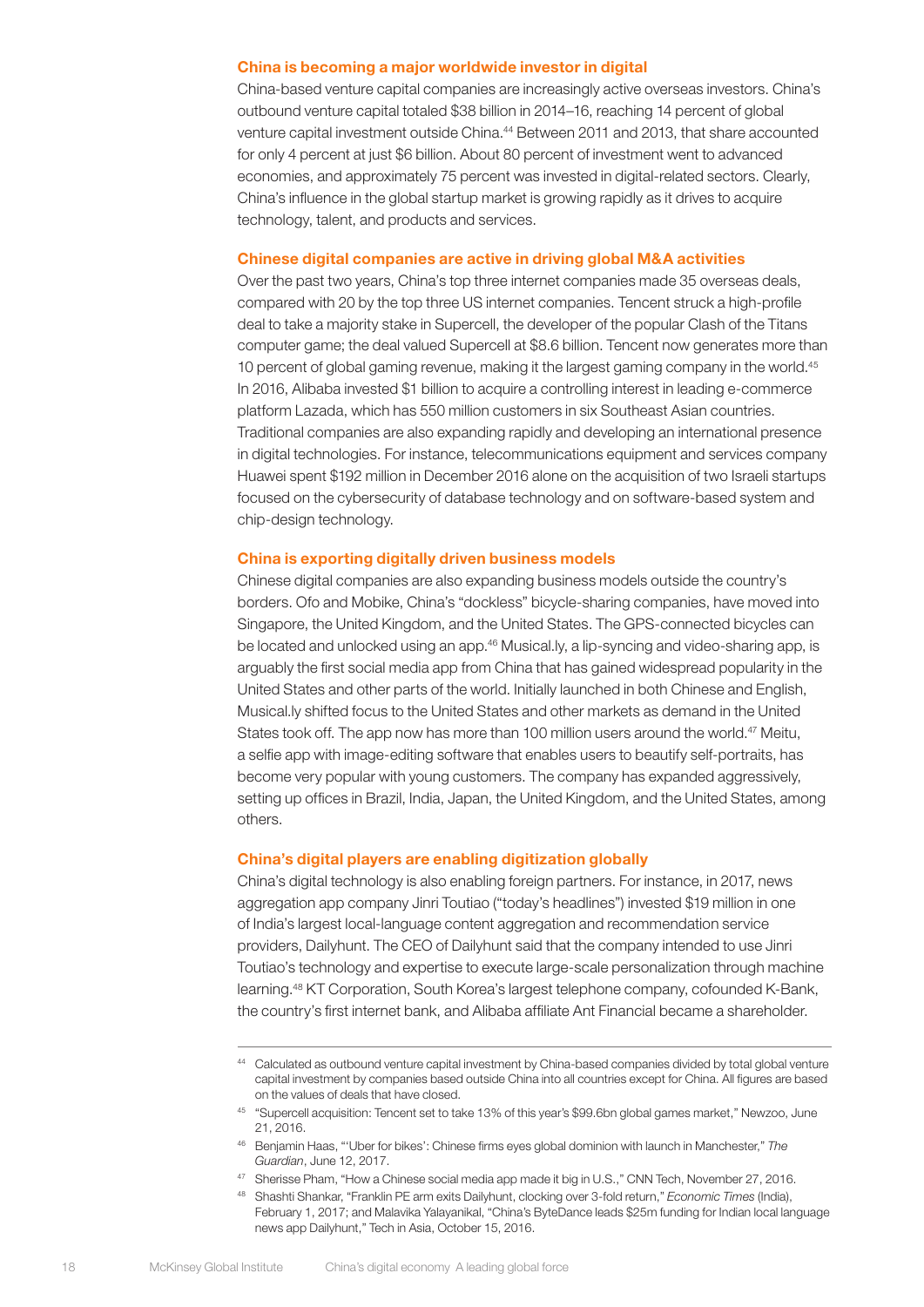Ant Financial also provides technical solutions such as fraud detection systems—a critical part of running an internet-based bank.<sup>49</sup> Nvidia, a California-based mobile and computer processing company that designs graphics processing units for the gaming and professional markets, as well as chip units for the mobile computing and automotive markets, formed a partnership with Baidu to use AI for a cloud-to-car autonomous-car platform. Hyundai was the first global car manufacturer to deploy Baidu's AI assistant, Duer OS Auto, and jointly develop a connected-car solution.<sup>50</sup>

China has become a force to be reckoned with in digital at home and around the world. As a major worldwide investor in digital technologies and one of the world's leading adopters of such technologies, it is already shaping the global digital landscape and supporting and inspiring entrepreneurship far beyond its own borders.

•••

But there is much more to come. As China digitizes, industries will experience huge shifts in revenue and profit pools across the value chain. This creative destruction is happening globally as the world digitizes, but it is likely to happen more quickly and be on a relatively large scale in China given its combination of inefficiencies in traditional sectors and massive potential for commercialization. Players who emerge as winners are likely to be of sufficient scale to influence the global digital landscape and inspire digital entrepreneurs far beyond China's borders.

A forthcoming McKinsey Global Institute report in late 2017 will look closely at how digital disruption will enable companies to improve their efficiency, boost revenue, and optimize cost, and how three types of digital disruption—dematerialization, disintermediation, and disaggregation—can help to restructure value chains and increase the speed of the disruption.<sup>51</sup> The research will explore how policy makers can facilitate a healthy transition, and what choices companies can make to prepare for the impending wave of change.

<sup>49</sup> Lee Min-hyung, "KT, Kakao set to lead online bank with on-demand service," *The Korea Times*, November 30, 2015.

<sup>50</sup> Jhoo Dong-chan, "Hyundai joins hands with Baidu," *The Korea Times*, July 3, 2017.

<sup>51</sup> Dematerialization, or virtualization, means changing the formats of products or processes from physical to virtual, unbundling demand with digital delivery, and enabling consumers to receive products or services anywhere, at any time. Disintermediation shortens the distance between suppliers and customers by linking then directly through digital platforms. As the rapid growth of e-commerce indicates, disintermediation has been a major trend in China. Disaggregation describes the process of separating huge assets into many pieces, turning them into services, and catering to a fragmented consumer base, thereby unlocking unused supply.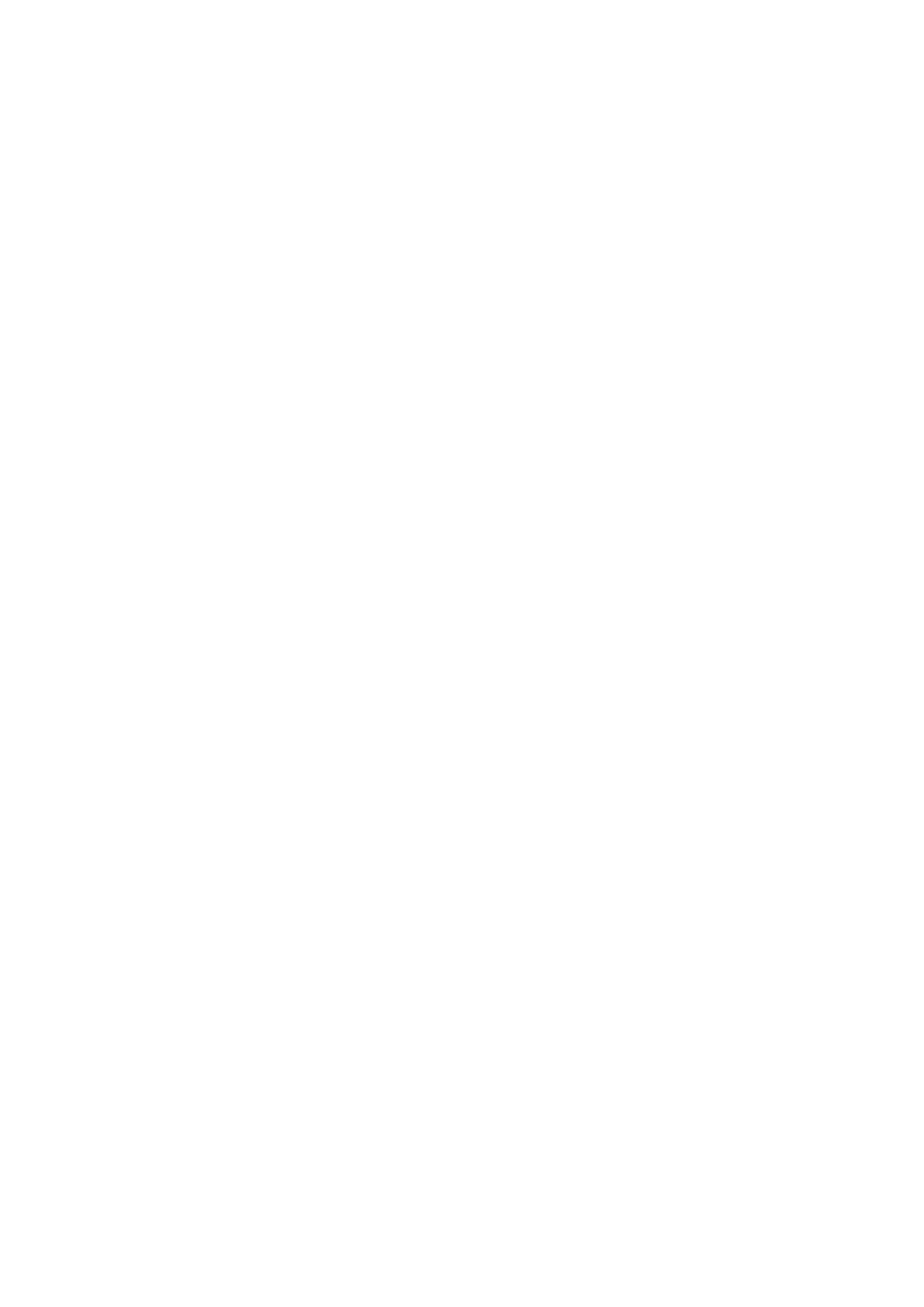## RELATED MGI AND MCKINSEY RESEARCH



Artificial intelligence: The next digital frontier? (June 2017)

Companies new to the space can learn a great deal from early adopters who have invested billions into AI and are now beginning to reap a range of benefits.



Artificial intelligence: Implications for China (April 2017)

The country is becoming a hub for global AI development. Five priorities can help China harness AI for productivity growth and prepare for the societal shifts it may unleash.



China's role in the next phase of globalization (April 2017) China could exert leadership in seeking to preserve globalization's benefits while addressing its downsides. This discussion paper outlines opportunities for China to exert global leadership in these areas, such as directing its considerable research capacity to shared scientific challenges and marshaling an effort to bring the entire world online.



China's choice: Capturing the \$5 trillion productivity opportunity (June 2016) It won't be easy, but shifting to a productivityled economy from one focused on investment could add trillions of dollars to China's growth by 2030.



The China effect on global innovation (October 2015)

China does well in customer- and manufacturing-oriented innovation, but not in more advanced varieties. But the country will need them to sustain growth.



China's digital transformation: The internet's impact on productivity and growth (July 2014)

For China's small enterprises, greater digitization provides an opportunity to boost labor productivity, collaborate in new ways, and expand their reach via e-commerce. New applications of the internet could account for up to 22 percent of China's GDP growth through 2025.



E-book versions of selected MGI reports are available at MGI's website, Amazon's Kindle bookstore, and Apple's iBooks Store.

Download and listen to MGI podcasts on iTunes or at www.mckinsey.com/mgi/publications/multimedia/